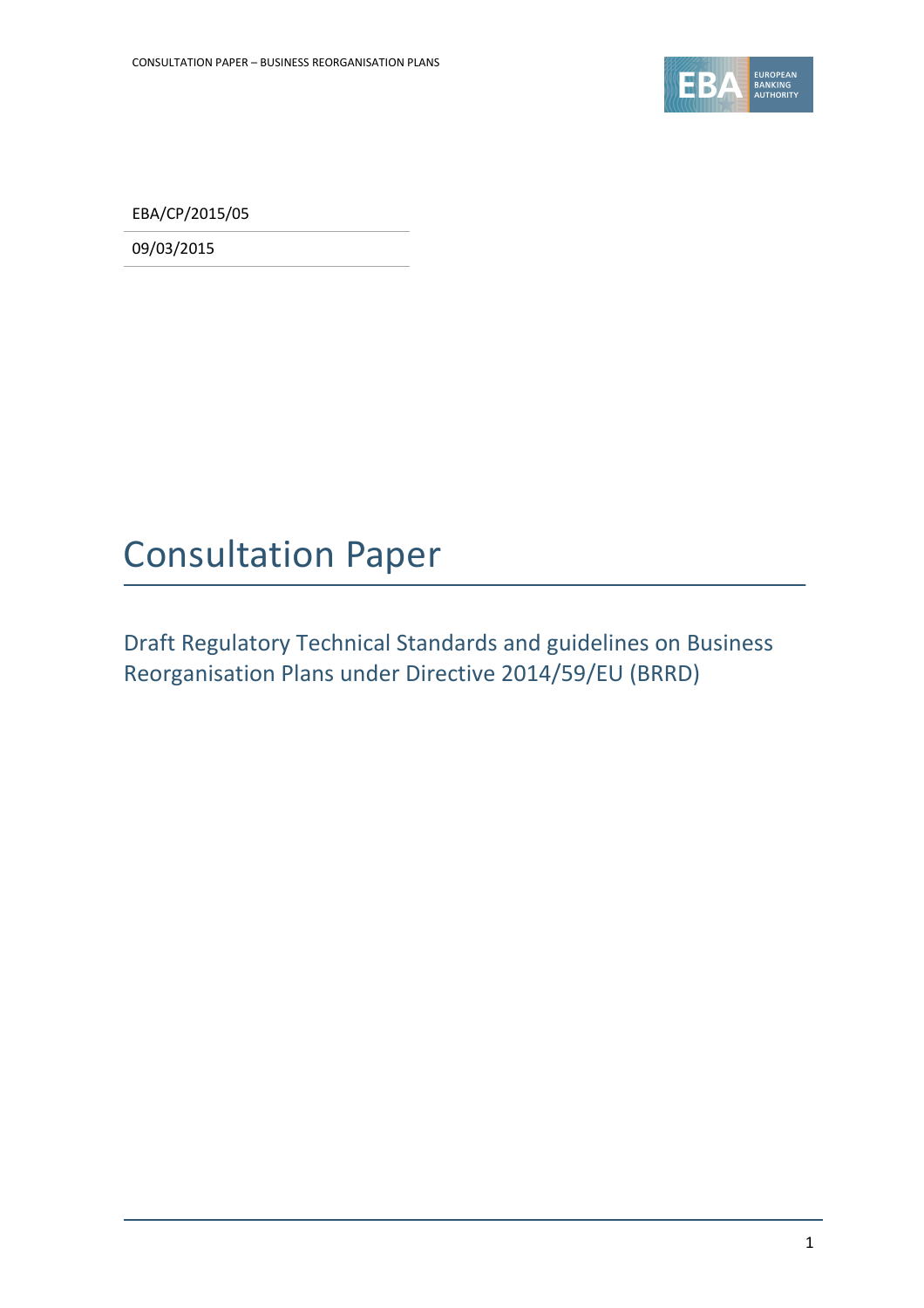

# **Contents**

|     | 1. Responding to this Consultation Paper                                                                                                                                                                                      | 3  |
|-----|-------------------------------------------------------------------------------------------------------------------------------------------------------------------------------------------------------------------------------|----|
|     | 2. Executive Summary                                                                                                                                                                                                          | 4  |
| 2.1 | Contents                                                                                                                                                                                                                      | 4  |
| 2.2 | Next steps                                                                                                                                                                                                                    | 5  |
|     | 3. Background and rationale                                                                                                                                                                                                   | 6  |
| 3.1 | Mandate                                                                                                                                                                                                                       | 6  |
| 3.2 | Approach                                                                                                                                                                                                                      | 6  |
| 3.3 | Coordination between competent and resolution authorities                                                                                                                                                                     | 8  |
| 3.4 | Impact assessment                                                                                                                                                                                                             | 9  |
| 3.5 | Questions                                                                                                                                                                                                                     | 9  |
|     | 4. Draft Regulatory Technical Standards on the minimum elements to be included in the Plan<br>and on the minimum content of the implementation reports and Draft Guidelines on the<br>criteria for the assessment of the Plan | 12 |
|     | EBA guidelines on the criteria for the assessment of a business reorganisation plan                                                                                                                                           | 20 |
|     | 5. Accompanying documents                                                                                                                                                                                                     | 27 |
| 5.1 | Cost-Benefit Analysis / Impact Assessment of RTS and GL on Business Reorganisation Plans<br>27                                                                                                                                |    |
| 5.2 | Overview of questions for Consultation                                                                                                                                                                                        | 35 |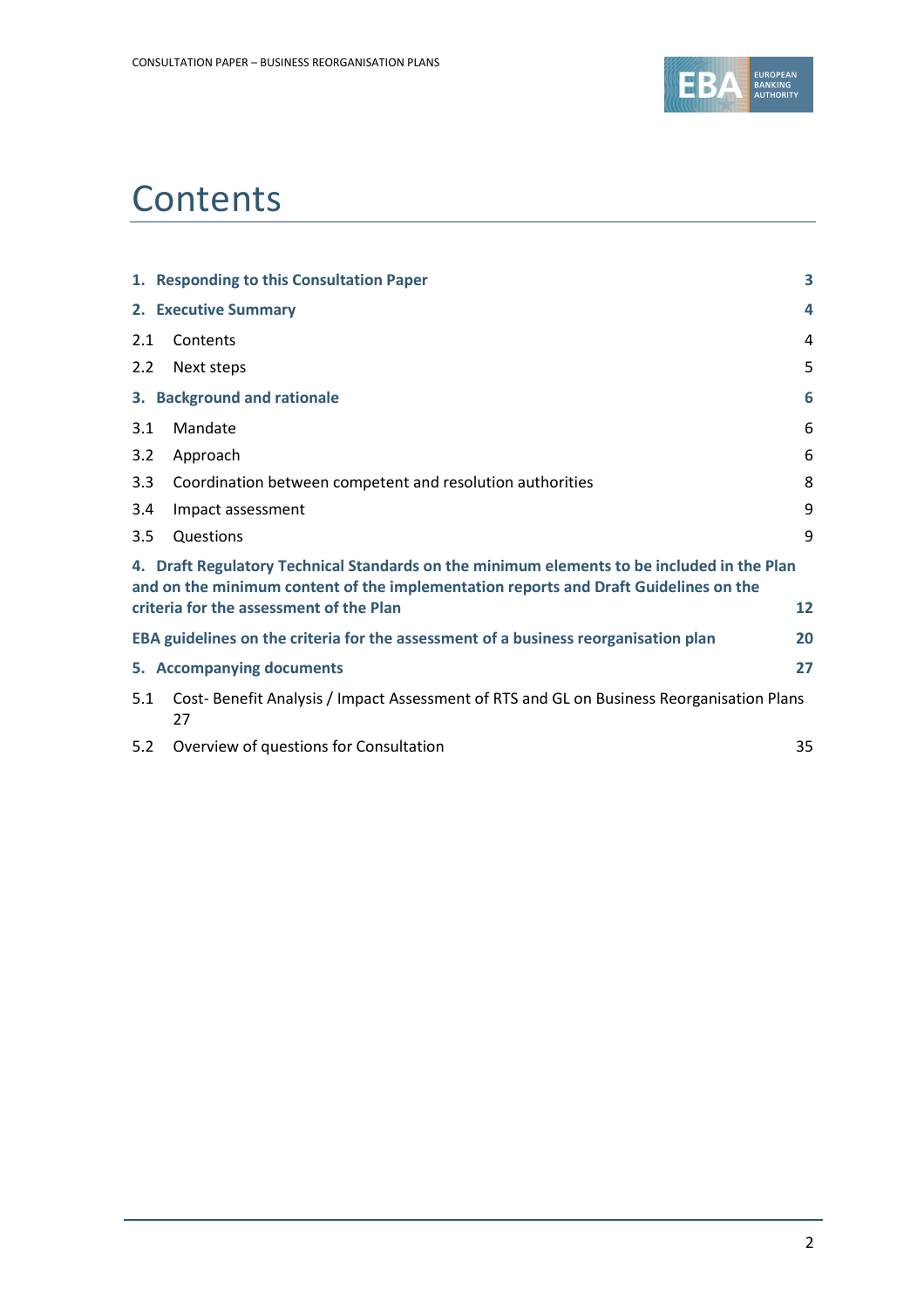

# 1. Responding to this Consultation Paper

The EBA invites comments on all proposals put forward in this paper and in particular on the specific questions stated in the boxes below.

Comments are most helpful if they:

- **F** respond to the question stated;
- **Example 3** indicate the specific point to which a comment relates;
- **Example 2** contain a clear rationale;
- **Part Exercise Exercise is upport the view expressed;**
- describe any alternatives the EBA should consider; and
- provide where possible data for a cost and benefit analysis.

#### **Submission of responses**

To submit your comments, click on the 'send your comments' button on the consultation page by 9 June 2015. Please note that comments submitted after this deadline, or submitted via other means may not be processed.

#### **Publication of responses**

Please clearly indicate in the consultation form if you wish your comments to be disclosed or to be treated as confidential. A confidential response may be requested from us in accordance with the EBA's rules on public access to documents. We may consult you if we receive such a request. Any decision we make not to disclose the response is reviewable by the EBA's Board of Appeal and the European Ombudsman.

#### **Data protection**

The protection of individuals with regard to the processing of personal data by the EBA is based on Regulation (EC) N° 45/2001 of the European Parliament and of the Council of 18 December 2000 as implemented by the EBA in its implementing rules adopted by its Management Board. Further information on data protection can be found under the [Legal notice section](http://eba.europa.eu/legal-notice) of the EBA website.

#### **Disclaimer**

The views expressed in this discussion paper are preliminary and will not bind in any way the EBA in the future development of the draft Regulatory Technical Standards ('RTS') and guidelines ('GL'). They are aimed at eliciting discussion and gathering the stakeholders' opinion at an early stage of the process.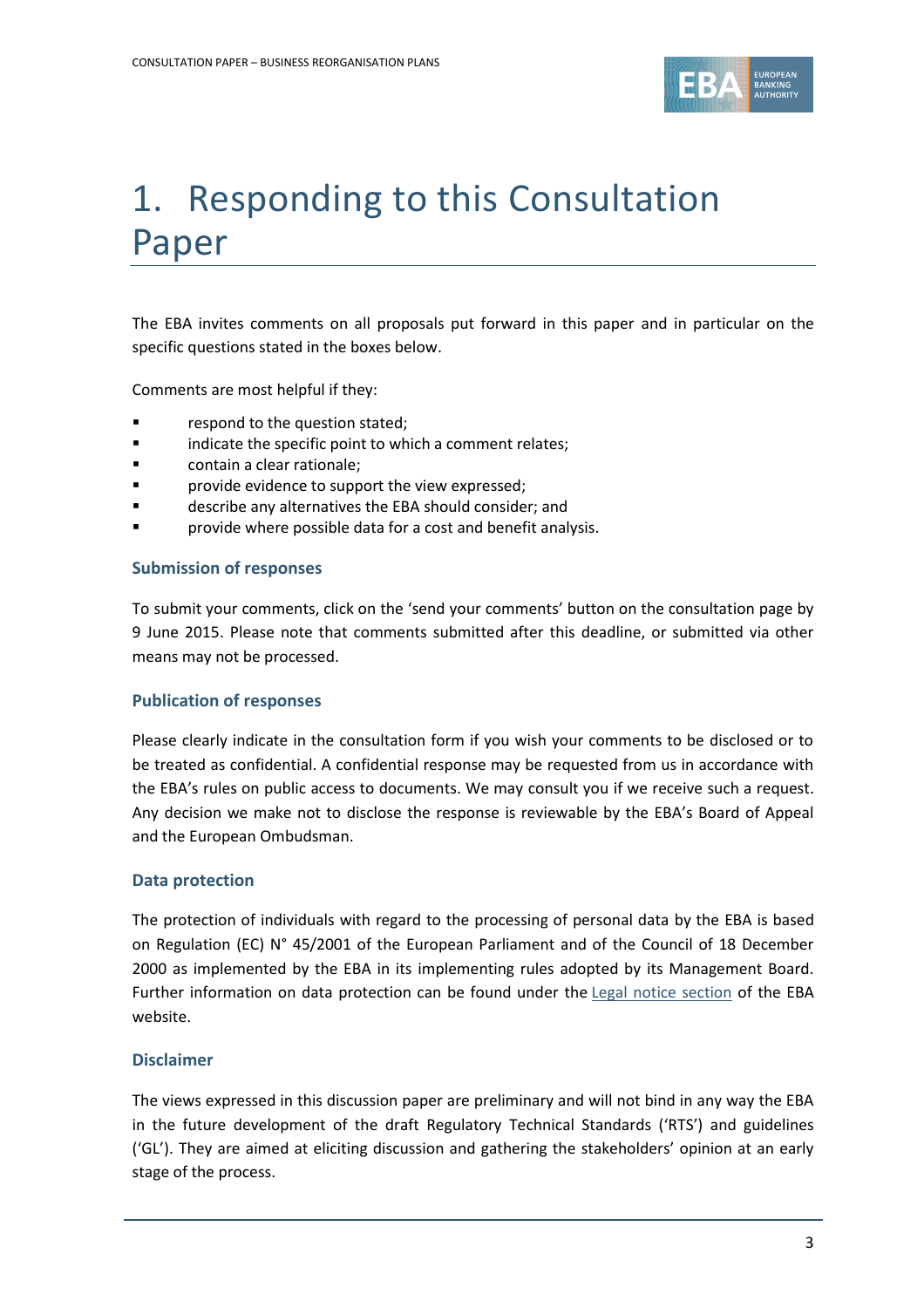

# 2. Executive Summary

# 2.1 Contents

1

In the context of the Directive 2014/59/EU (Bank Recovery and Resolution Directive, hereinafter 'BRRD')<sup>1</sup>, where the resolution authority applies the bail-in tool to recapitalise a credit institution under resolution, the management body is required to draw up and submit to the resolution authority a business reorganisation plan ('Plan') with measures aiming to restore the institution's long-term viability. The BRRD mandates the EBA to develop Draft RTS on the minimum elements to be included in the Plan and on the minimum content of the implementation reports, and GL on the criteria for the assessment of the Plan by the resolution authority, in agreement with the competent authority.

The RTS require that the Plan identify the causes of the failure, address them and show that the institution can operate viably in the long-term. The reorganisation strategy should rely on prudent assumptions and the relevant market and macro-economic situation. The Plan should include projections on the financial performance of the institution during the reorganisation period with relevant milestones and indicators for a base-case, as well as best- and worst-case scenarios. The institution should regularly report the implementation of the Plan to the resolution authority through Progress Reports.

The GL require that the authorities assess the credibility of the Plan and its assumptions, as well as the appropriateness of the strategy and measures. The authorities should also ensure that the Plan is consistent with other public policy objectives. Other relevant EU rules that may be applicable in the event of a resolution, such as State aid rules, should be taken into account when assessing the Plan. The GL include provisions for the coordination between the resolution and competent authorities when assessing the Plan and the Progress Report.

These RTS and GL are a significant step towards harmonisation and the establishment of a single rulebook for the functioning of the EU internal market in the field of supervision of financial institutions and they respect the principle of proportionality. Both the RTS and the GL refer only to institutions that have been subject to resolution, and have thus been considered as important for financial stability or other public policy objectives. In addition, the principle is inherent in the requirements, since smaller or simpler institutions will have less business lines to analyse and their Plan will need less consideration of its impact on the financial system.

 $^1$  Directive 2014/59/EU of the European Parliament and of the Council of 15 May 2014 establishing a framework for the recovery and resolution of credit institutions and investment firms and amending Council Directive 82/891/EEC, and Directives 2001/24/EC, 2002/47/EC, 2004/25/EC, 2005/56/EC, 2007/36/EC, 2011/35/EU, 2012/30/EU and 2013/36/EU, and Regulations (EU) No 1093/2010 and (EU) No 648/2012, of the European Parliament and of the Council, OJ L 173/12.6.2014, p.190.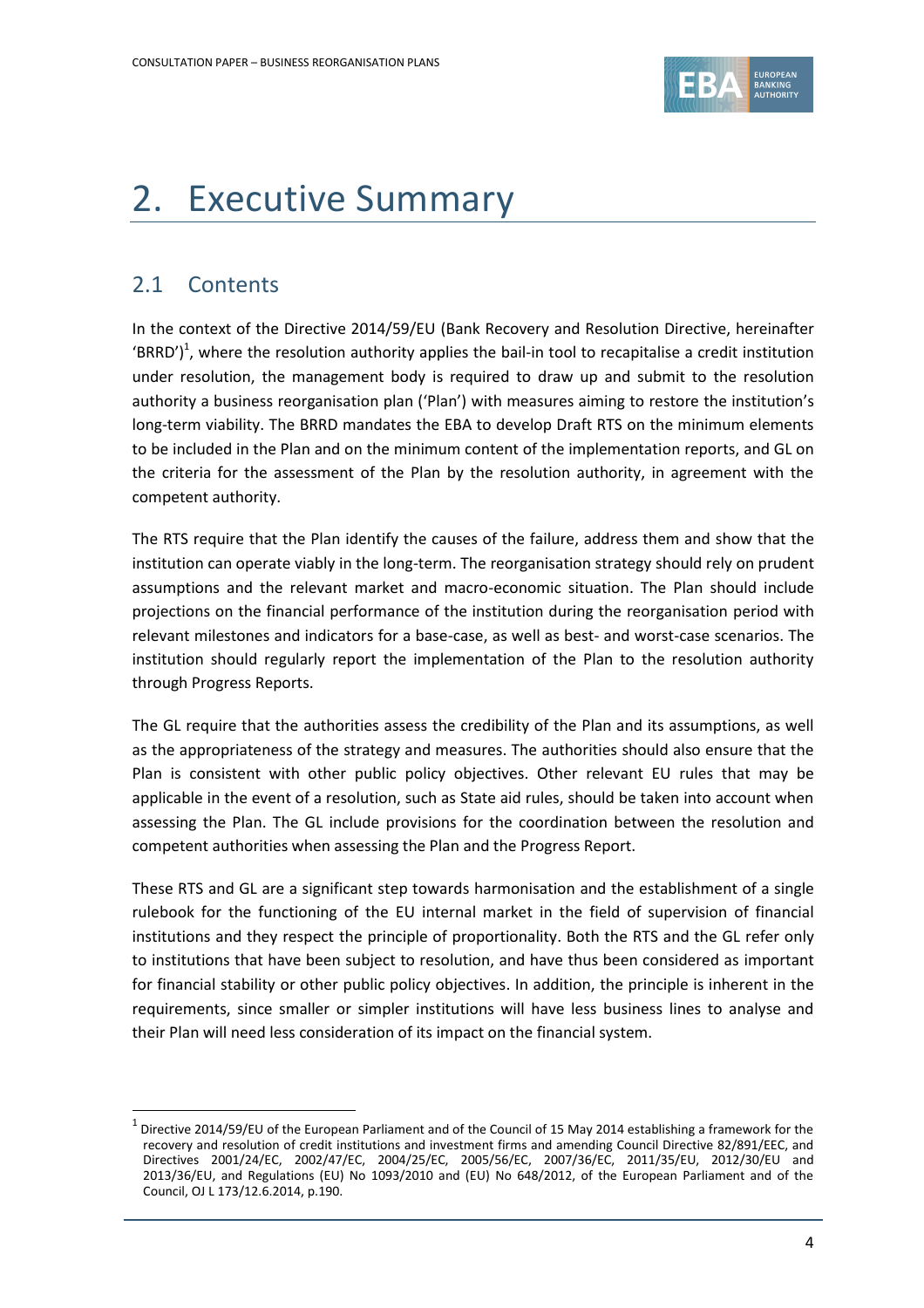

Finally, the EBA is enquiring whether the resolution authority should apply certain relevant provisions of the RTS and the GL also when using the bridge institution tool, in order to avoid that the application of that tool circumvent the requirements of viability and operation of an institution resulting from the resolution.

The EBA is enclosing in this paper the draft RTS and GL. It invites comments on all proposals put forward and in particular on specific issues and questions, highlighted in the text.

# 2.2 Next steps

The EBA will take note of the comments submitted in the consultation and will proceed with the finalisation of the draft RTS and the GL.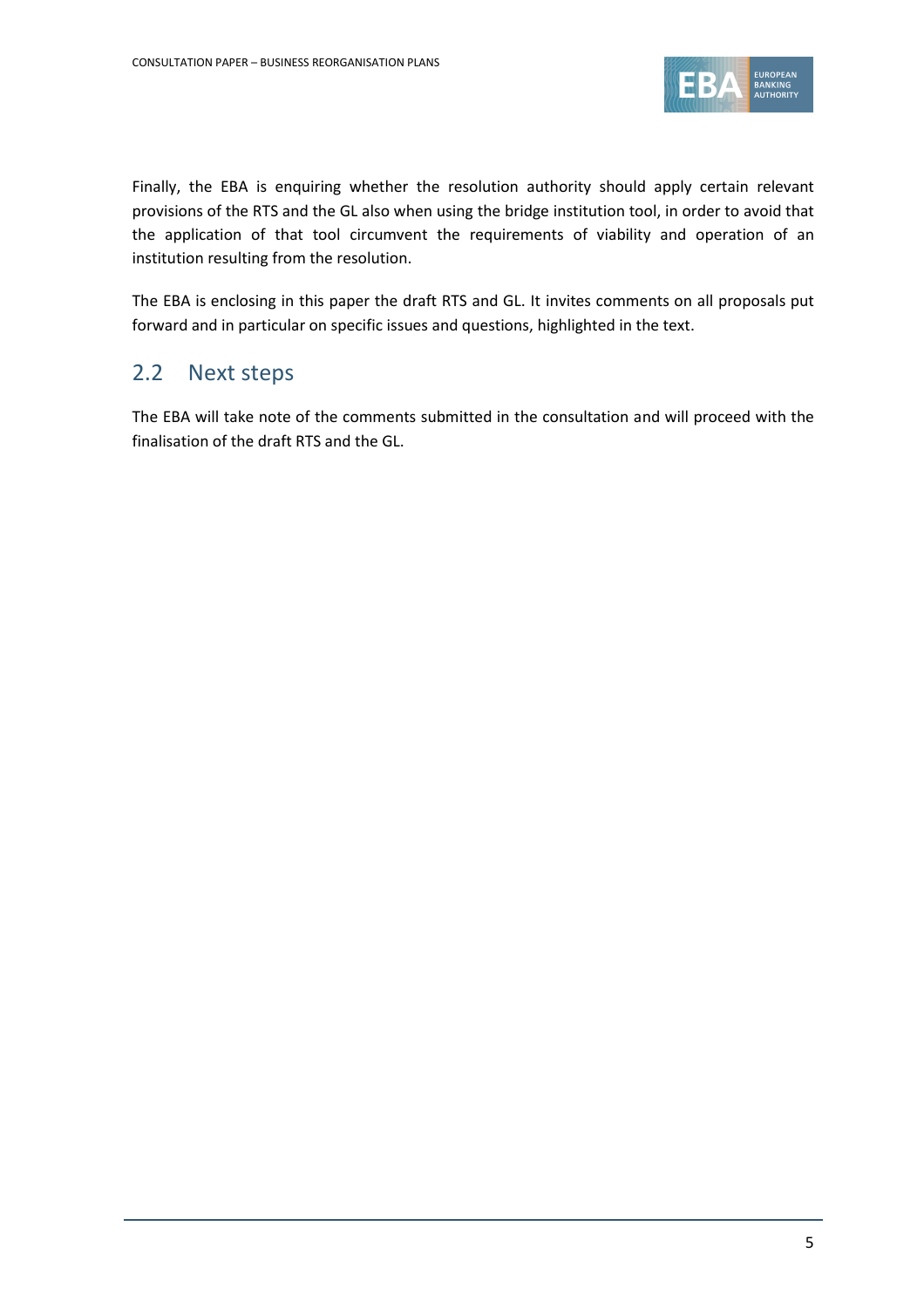

# 3. Background and rationale

# 3.1 Mandate

The resolution framework laid down in Directive 2014/59/EU (Bank Recovery and Resolution Directive, hereinafter 'BRRD')<sup>2</sup> entrusts the resolution authority with a set of tools and powers to intervene swiftly and at a sufficiently early stage in a non-viable entity, in order to ensure the continuity of the entity's critical functions while minimizing the impact of its eventual failure on the economy and the financial system. The BRRD provides certain resolution tools, namely the sale of business, the bridge institution, the asset separation and the bail-in.

Where the resolution authority applies the bail-in tool to recapitalise an institution under resolution in accordance with point (a) of Article 43 (2) Directive 2014/59/EU, the BRRD requires that the management body or the person or persons appointed to carry out the resolution<sup>3</sup> draw up and submit to the resolution authority a business reorganisation plan ('Plan'). The Plan should set out the measures aiming to restore the long-term viability of the institution (Articles 51-52 BRRD). The Plan is to be assessed by the resolution authority in agreement with the competent authority and it is to be approved by the resolution authority.

The BRRD mandates the European Banking Authority ('EBA') to develop by 3 January 2016:

- Draft Regulatory Technical Standards ('RTS') on the minimum elements to be included in the Plan and on the minimum content of the implementation reports;
- Guidelines ('GL') on the criteria for the assessment of the Plan by the resolution authority, in agreement with the competent authority.

According to the BRRD, the EBA may also, specify further in RTS the criteria to be fulfilled by the Plan, in order to be approved, taking into account the experience acquired in the application of the afore-mentioned GL. However this is not part of the work covered by this Consultation Paper.

# 3.2 Approach

The RTS require a complete and prudent Plan that addresses the causes of the institution's failure and restores its long-term viability. The GL require from the authorities to assess the credibility of the Plan, the appropriateness of the strategy and its consistency with other public policy objectives and rules.

1

 $^2$  Directive 2014/59/EU of the European Parliament and of the Council of 15 May 2014 establishing a framework for the recovery and resolution of credit institutions and investment firms and amending Council Directive 82/891/EEC, and Directives 2001/24/EC, 2002/47/EC, 2004/25/EC, 2005/56/EC, 2007/36/EC, 2011/35/EU, 2012/30/EU and 2013/36/EU, and Regulations (EU) No 1093/2010 and (EU) No 648/2012, of the European Parliament and of the Council, OJ L 173/12.6.2014, p.190.

 $3$  Article 72(1).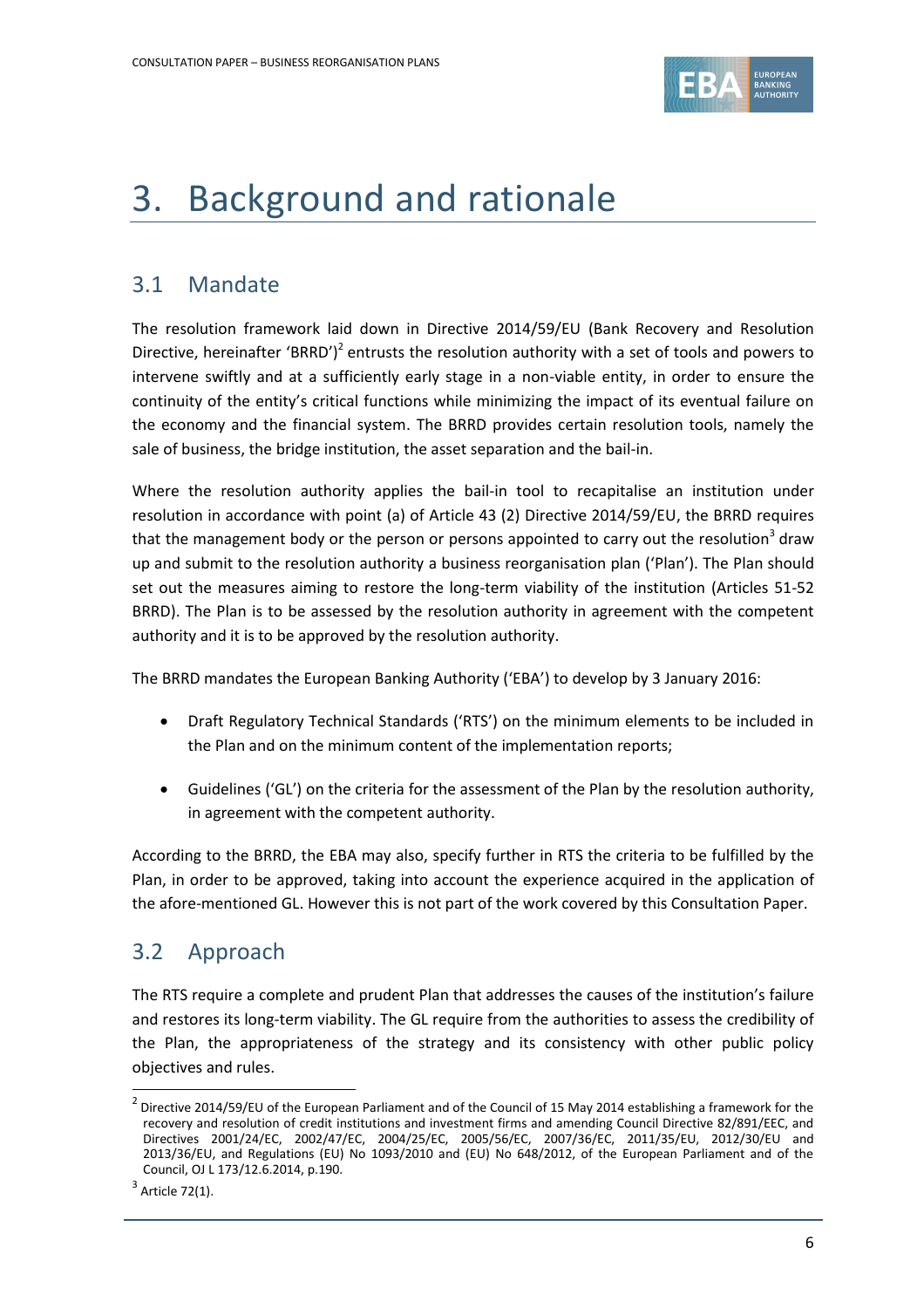

These RTS and GL are a significant step towards harmonisation and the establishment of a single rulebook for the functioning of the EU internal market in the field of supervision of financial institutions and they respect the principle of proportionality. For that reason, neither the RTS nor the GL provide a specific set of indicators or minimum thresholds, because such metrics depend on the particularities of each market or business.

# **3.2.1 RTS on the content of the Plan**

The Plan should identify the causes of the failure, address them and show that the institution can operate viably in the long-term, by covering all its costs and provide an acceptable return. The Plan could also be an opportunity to address other shortcomings in the institution's business model, even if not directly related to its failure. The reorganisation strategy should rely on prudent assumptions and should take into account the strengths and weaknesses of the institution, the relevant market and macro-economic situation.

The Plan should include projections on the financial performance of the institution during the reorganisation period with relevant milestones and indicators for a base-case, as well as best- and worst-case scenarios. Viability should be restored in all scenarios with relevant adjustments in the timing and measures.

The institution should regularly report the implementation of the Plan to the resolution authority through Progress Reports. These Reports could also communicate proposed adjustments to the Plan.

#### **3.2.2 GL on the assessment criteria**

The GL are addressed to both competent and resolution authorities. The authorities should assess whether the Plan relies on credible assumptions and concrete performance indicators that, if adhered to, will ensure the restoration of the institution's long-term viability. The authorities should also assess that the Plan follows a strategy that is realistic and appropriate to its objective, taking into account the opportunities and threats in the relevant market.

Finally, the authorities should ensure that the Plan is consistent with other business plans prepared in parallel by the institution and that it respects other public policy objectives. Outside verification by independent parties should be possible, if the competent authority or the resolution authority deem it necessary.

# **3.2.3 Other relevant rules**

The RTS and GL have been developed taking into account that other relevant EU rules may apply to an institution under resolution following a bail-in. In particular, we have identified two sets of such rules: i) the BRRD requirement for recovery (Article 5 *et seq.*) and resolution plan (Article 10 *et seq.*); ii) the State aid rules and in particular the obligation for institutions, whose restructuring relies on State aid (Article 107-108 TFEU), to submit a restructuring plan, which should be approved by the European Commission.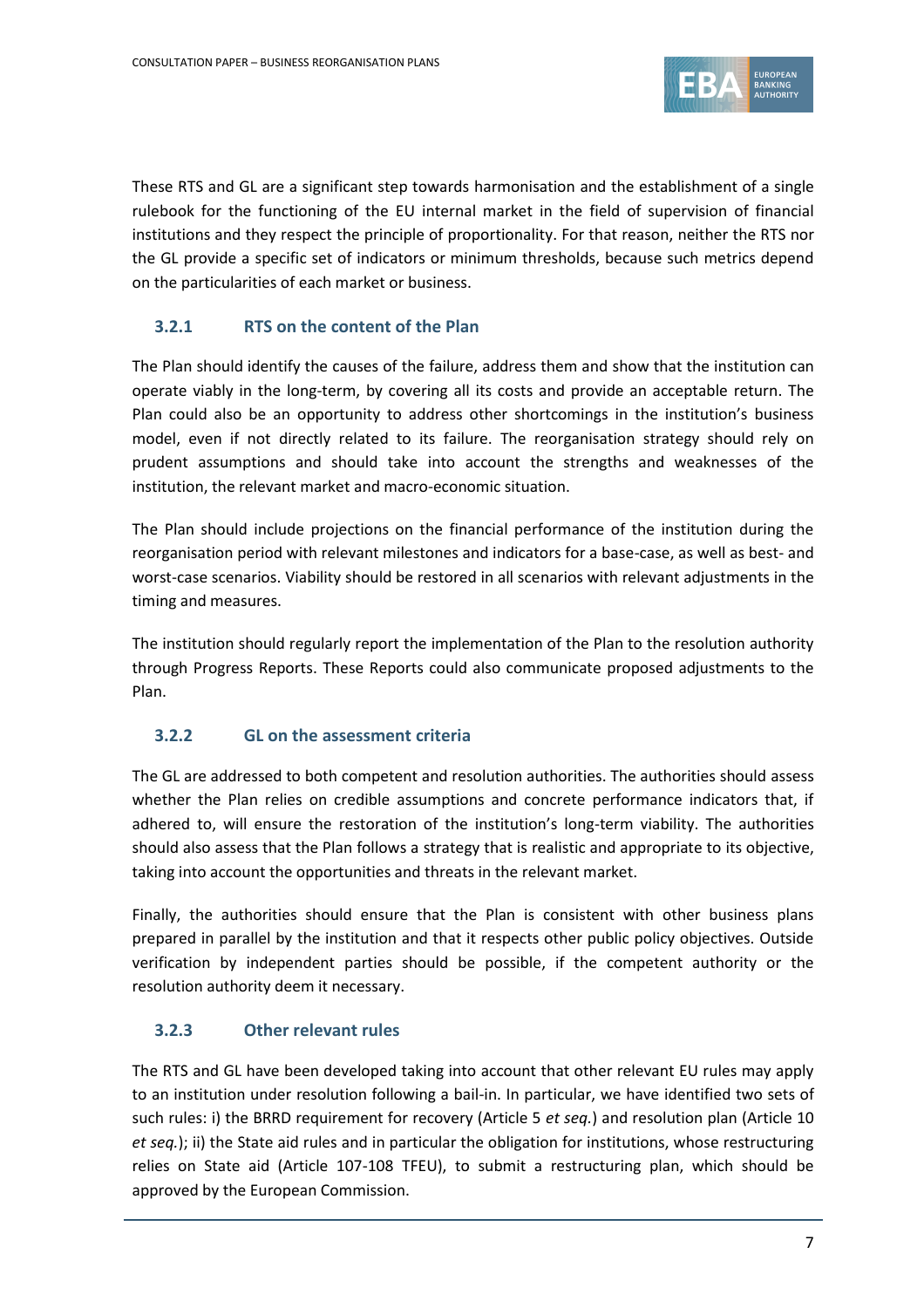

## **3.2.4 Contribution to BRRD and the single market**

These RTS and GL aim at improving the quality of the Plans and require their thorough assessment. This is necessary in order to effectively address the reasons for the institution's failure and ensure that it will not need further resolution, therefore fulfilling the objectives of the BRRD.

In addition, these RTS and GL provide a harmonised framework for the content of the Plan and the implementation reports as well as a coherent basis for their assessment. They are addressed to both competent authorities and resolution authorities across the EU and are therefore a significant step towards the establishment of a single rulebook for the functioning of the internal market in the field of supervision of financial institutions.

# **3.2.5 Proportionality – Nature of prescription**

The RTS and the GL respect the principle of proportionality. Indeed, both refer only to institutions that have been subject to resolution, and have thus been considered as important for financial stability.

In addition, the principle is inherent in the requirements, since smaller or simpler institutions will have less business lines to analyse and their Plan will need less consideration of its impact on the financial system. Each Plan and its assessment must be tailored to the particular features of the institution under resolution. According to experience, what is appropriate for a particular institution in a particular market may not be appropriate for all. Thus, the RTS and GL do not prescribe one common set of indicators, actions or thresholds to be met by every Plan.

# 3.3 Coordination between competent and resolution authorities

Article 52 (7) through (11) of the BRRD includes provisions for the assessment, approval and request for amendments of the Plan. For any such action, the BRRD provides that the resolution authority decides in agreement with the competent authority. Such agreement seems necessary, since the institution in question is both a concern for the resolution authority, as it was subject to resolution, but also the competent authority, since it will continue to be active in the relevant market supervised by that authority.

However, the authorities may not always reach the same conclusions regarding the assessment of the Plan or the need for amendments or revision. Such disagreement may lead to contradictory messages and uncertainty as to the fate of the institution under resolution. The BRRD does not include specific provisions on how the authorities should reach an agreement on their assessments.

It is necessary to avoid a prolonged conflict between the competent and the resolution authorities, while creating the conditions for an exchange of opinions. Therefore, the EBA proposes requiring the authorities to coordinate their assessments and actions in a way that will lead to a coherent approach towards the institution under resolution. The resolution college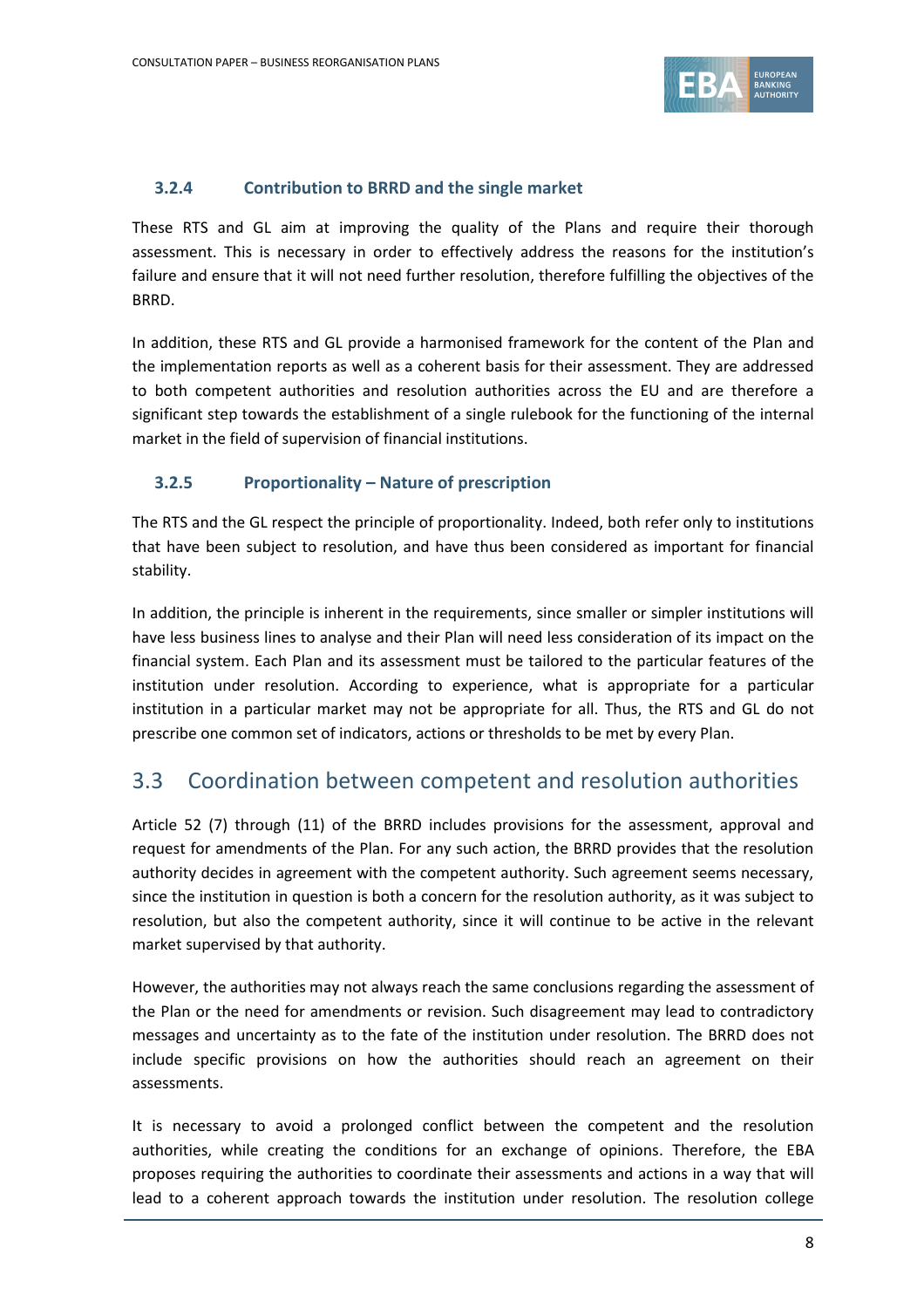

should also be involved in this process, in the case of resolution of a group with activities in more than one Member State.

This can be achieved through the timely exchange of assessments on the Plan and the potential need for amendments of revision when implemented. Any divergence of opinions should be addressed without delay by the authorities involved in a spirit of cooperation and with a view to conclude on a common assessment. To that end, the EBA can play a non-binding mediation role, when necessary, in accordance with powers granted to it by Article 31 of Regulation (EU) No 1093/2010<sup>4</sup> ('*the EBA Regulation'*).

For that purpose the EBA, in accordance with Article 16 of the EBA Regulation and in order to fulfil its obligations under Article 31 of the EBA Regulation, is proposing to extend the scope of application of these GL to include provisions on the coordination between the competent and resolution authorities.

# 3.4 Impact assessment

Given the close link between the RTS and the GL, the EBA faced common options for each proposed action. Therefore, one Impact Assessment has been made for both draft texts under consultation.

# 3.5 Questions

1

The EBA invites comments on all proposals put forward in this paper and in particular on these specific issues.

# **3.5.1 RTS – Reorganisation period**

The BRRD requires the drawing up and submission of a Plan showing that the institution under resolution can restore its long-term viability. This reorganisation should be achieved within a reasonable timescale.

Although the RTS will not define what this timescale is, it is necessary to have a definition of the concept of the "reorganisation period", which may not necessarily coincide with the moment in time when the institution has restored its long-term viability and may also include measures after that point. It may be opportune to provide a more precise definition of the reorganisation period, by indicating a timespan.

# **3.5.2 RTS – breakdown of reorganisation strategy**

The Plan should provide details about the implementation of the reorganisation strategy and measures, as well as the envisaged performance, not only at group level, but also at entity and

<sup>&</sup>lt;sup>4</sup> Regulation (EU) No 1093/2010 of the European Parliament and of the Council of 24 November 2010 establishing a European Supervisory Authority (European Banking Authority), amending Decision No 716/2009/EC and repealing Commission Decision 2009/78/EC ('the EBA Regulation')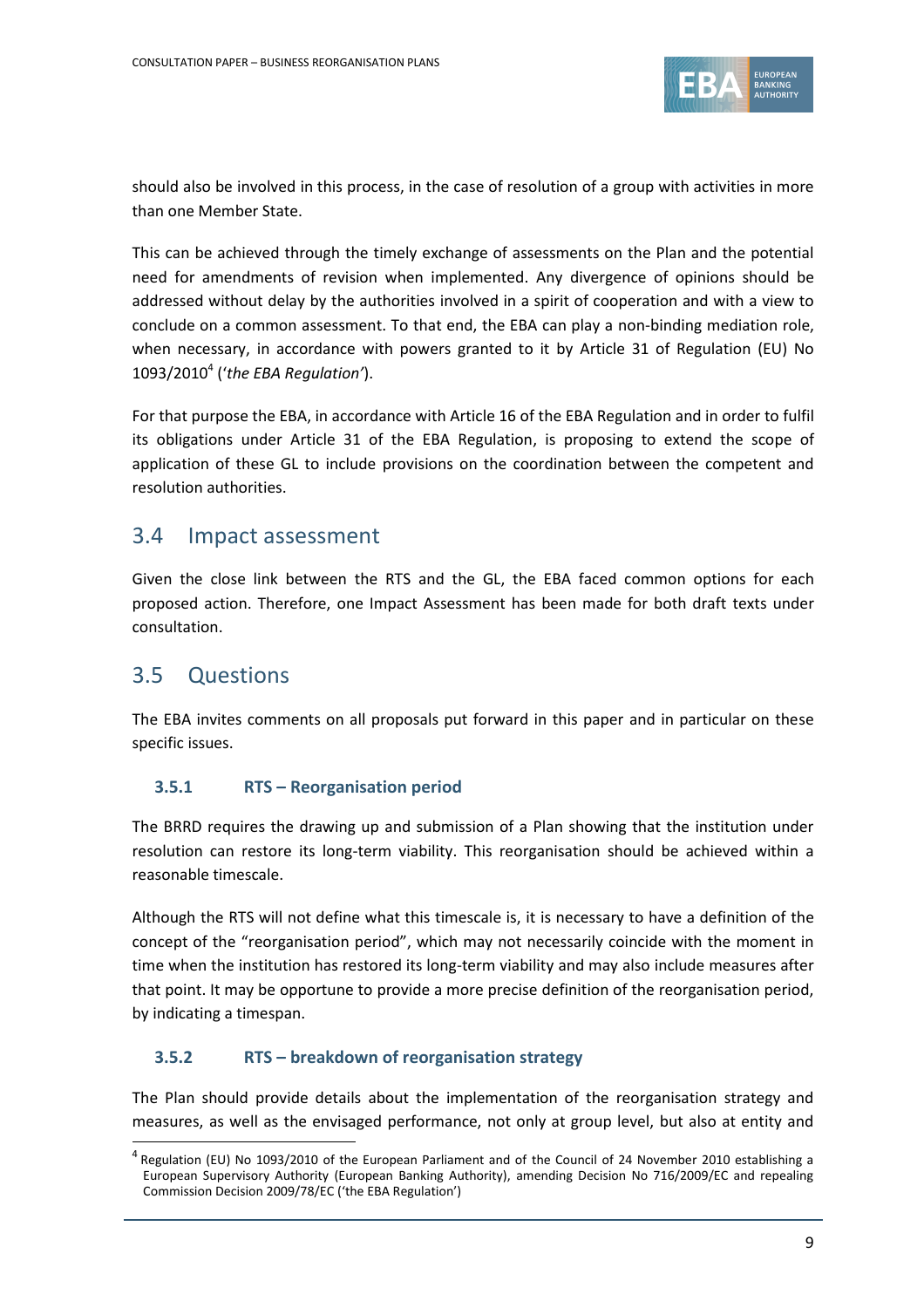

business line level. This would provide more transparency of the contemplated strategy, because it would provide the underpinnings of the restoration of viability. Similarly, such a requirement would allow the competent authority and resolution authority to identify any shortcomings or unrealistic assumptions in the reorganisation strategy.

Although performance and metrics at group and entity level is straightforward, a question arises as to whether the concept of "business line" is sufficiently clear and whether measures and performance can be provided at that level.

### **3.5.3 RTS – Opportunity to remedy other shortcomings**

The Plan should in any event remedy the reasons, which led to the resolution. However, for parts of the business which will not be wound down or sold, the Plan should be used as an opportunity to remedy other shortcomings, which may not have been directly associated with triggering the resolution.

### **3.5.4 RTS – Consider the macro-economic impact of the Plan**

The ultimate purpose of resolution is among others to ensure financial stability, which is a macroeconomic objective. However, the requirement to submit and execute the Plan and the restoration of the long-term viability of the institution or entity under resolution is a microeconomic tool.

Thus, the Plan should also account for the potential macro-prudential or systemic impact that it may have, in order to ensure that ultimate objective of financial stability is achieved.

#### **3.5.5 GL – Commitment to the Plan**

Following the resolution of the institution or entity, the Plan may be drawn up by the management body or the person or persons appointed in accordance with Article 72(1) of the BRRD. It is possible that the people who will have to implement the Plan and sustain its measures may not be directly involved in its drawing up. However, the competent authority and resolution authority should be sufficiently confident that the management of the institution understands the implications of the Plan and is committed to its implementation. Appointment of specific individuals responsible for the implementation of the Plan would also contribute to better monitoring by the competent authority and the resolution authority.

# **3.5.6 GL – Application of other resolution tools**

The BRRD requires the drawing up and submission of a Plan only when the resolution authority applies the bail-in tool to recapitalise an institution or entity under resolution. For the bridge institution tool the BRRD requires the resolution authority to approve the strategy and risk profile of the bridge institution (Article 41(1)(d) BRRD), while the competent authority is responsible for the approval of the new business model, based on prudential rules.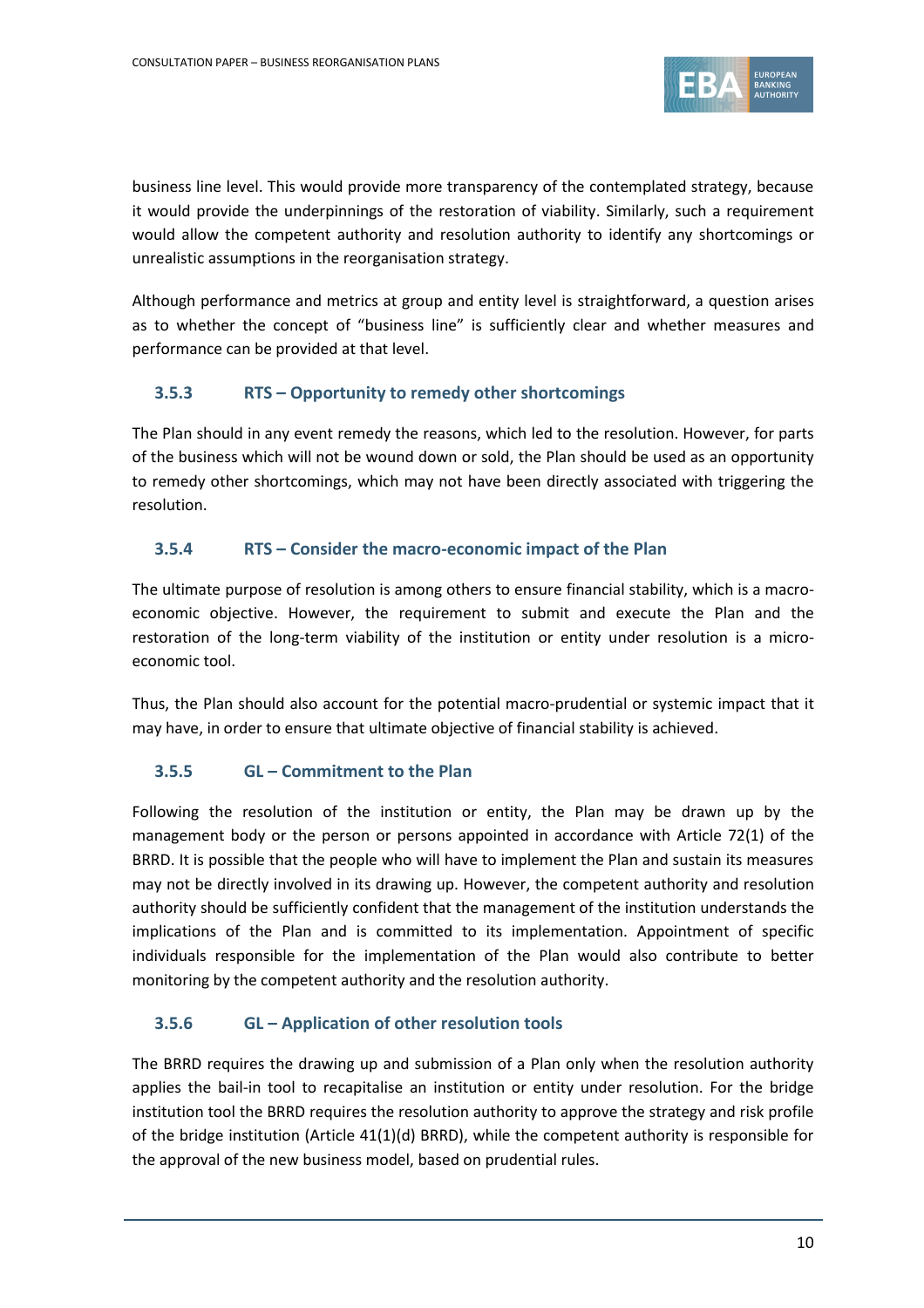

Where the bridge institution tool is used with the view to later sell the bridge institution or part of it as an ongoing business, in accordance with Article 41 BRRD, this outcome would be improved if the bridge institution's operation are based on a sound business plan and are viable in the longterm.

In order to address this issue, the consultation asks whether the resolution authorities should apply certain relevant provisions regarding the content and assessment of the Plan, when approving the strategy and risk profile of the bridge institution and depending on the resolution strategy. Such a requirement could be achieved either through an extension of the scope of application of these GL for the provisions relevant for the bridge institution tool, or by developing similar provisions tailored to the use of the bridge bank toolin accordance with Article 16 of the EBA Regulation.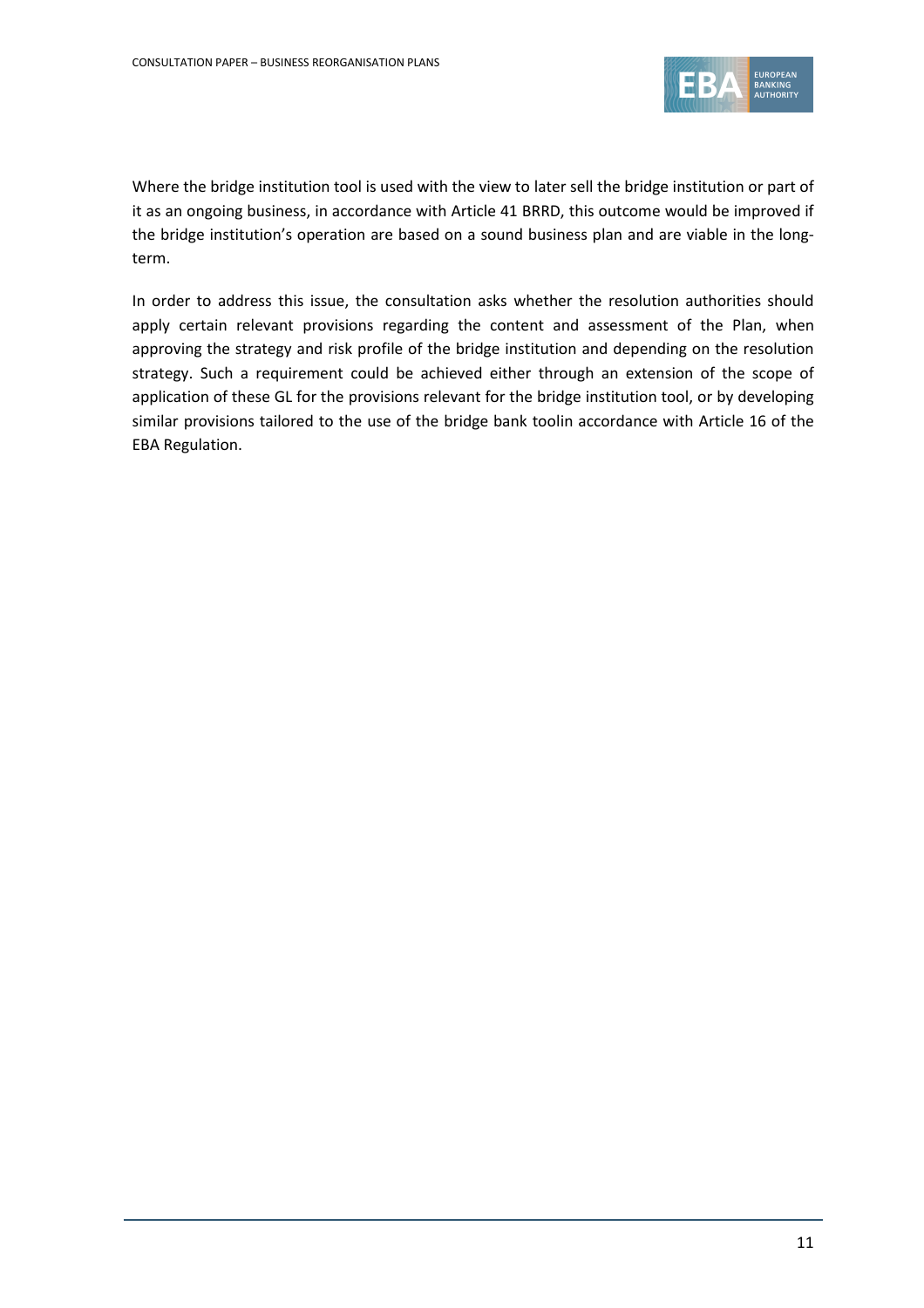

4. Draft Regulatory Technical Standards on the minimum elements to be included in the Plan and on the minimum content of the implementation reports and Draft Guidelines on the criteria for the assessment of the Plan

**In between the text of the draft RTS and GL that follow, question can be found on specific aspects of the proposed text, which respondents to the public consultation should consider in the responses**

# **COMMISSION DELEGATED REGULATION (EU) No …/..**

#### **of XXX**

# **[…]**

**supplementing Directive 2014/59/EU of the European Parliament and of the Council with regard to regulatory technical standards specifying the minimum elements of a business reorganisation plan and the minimum contents of the reports on the progress in the implementation of the plan referred to in Article 52 thereof**

THE EUROPEAN COMMISSION,

Having regard to the Treaty on the Functioning of the European Union,

Having regard to Directive 2014/59/EU of the European Parliament and of the Council of 15 May 2014 establishing a framework for the recovery and resolution of credit institutions and investment firms and amending Council Directive 82/891/EEC, and Directives 2001/24/EC, 2002/47/EC, 2004/25/EC, 2005/56/EC, 2007/36/EC, 2011/35/EU, 2012/30/EU and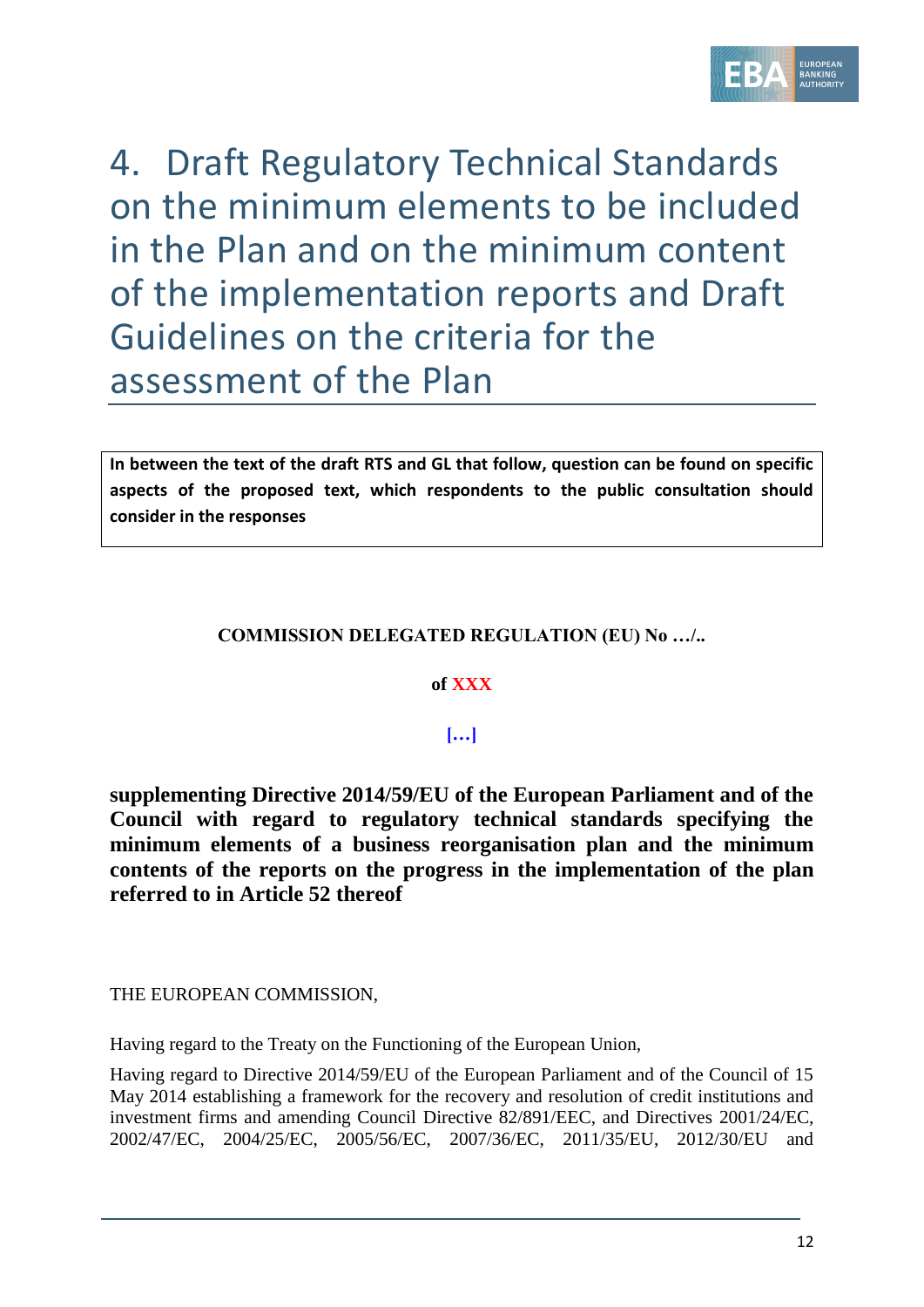

2013/36/EU, and Regulations (EU) No 1093/2010 and (EU) No 648/2012, of the European Parliament and of the Council.5, and in particular Article 52(12)(a) and (b) thereof,

Whereas:

- (1) The Directive entrusts resolution authorities with a set of tools and powers, in order to intervene swiftly and at a sufficiently early stage in an entity which is failing or likely to fail, with a view to ensuring the continuity of the entity's critical functions while minimizing the impact of its eventual failure on the economy and the financial system.
- (2) Article 51 of Directive 2014/59/EU requires that, where the resolution authority applies the bail-in tool to recapitalise an institution or entity, in accordance with Article 43 (2)(a) of Directive 2014/59/EU, arrangements are adopted to ensure that the management body or the person or persons appointed in accordance with Article 72(1) of that Directive draw up and submit a business reorganisation plan ('Plan') to the resolution authority, setting out the measures aiming to restore the long-term viability of the institution or entity or parts of its business.
- (3) Paragraph (5) and (6) of Article 52 of Directive 2014/59/EU sets forth the minimum elements that should be included in a Plan, mandating the European Banking Authority ('EBA') to further specify them in a regulatory technical standard together with the minimum contents of the progress reports on the implementation of the Plan ('Progress Reports').
- (4) The guidelines and Communications adopted by the European Commission in relation to the assessment of compliance with the Union State aid framework relating to the restructurig of firms in difficulties in the financial sector (pursuant to Article 107(1) of the TFEU) can provide useful reference for the elaboration of the Plan, because they share a common objective, which is the restoration of the institution's long-term viability.
- (5) The information contained in the recovery plan that an institution or entity should draw up in accordance with Directive 2014/59/EU and those contained in the resolution plan to be drawn up by the resolution authority in accordance with Directive 2014/59/EU, can also provide information for the elaboration of the Plan, because they also include measures that were considered relevant in order to avoid the institution's failure or to arrange its resolution. However, since the institution failed, any measures from the recovery or resolution plan may have limited relevance for the Plan.
- (6) Article 16 of Regulation (EU) No 1093/2010 of the European Parliament and of the Council empowers EBA to issue guidelines to ensure the common, uniform and consistent application of Union law and requires that competent authorities and financial institutions to which such guidelines are addressed make every effort to comply with such guidelines. Since Directive 2014/59/EU mandates the EBA to issue guidelines in accordance with Article 16 of Regulation (EU) No 1093/2010, to specify further certain aspects of the Directive, resolution authorities and competent authorities should take into account, in accordance with that Article, the guidelines on minimum criteria that a business reorganisation plan has to fulfil for approval by the resolution authority, issued by EBA, by making every effort to comply with those guidelines in line with Article 16(3) of Regulation (EU) No 1093/2010.
- (7) The resolution through bail-in should be accompanied by a subsequent restructuring of the institution and its activities in a way that addresses the reasons for its failure.

.

<sup>5</sup> OJ L 173/12.6.2014, p.190.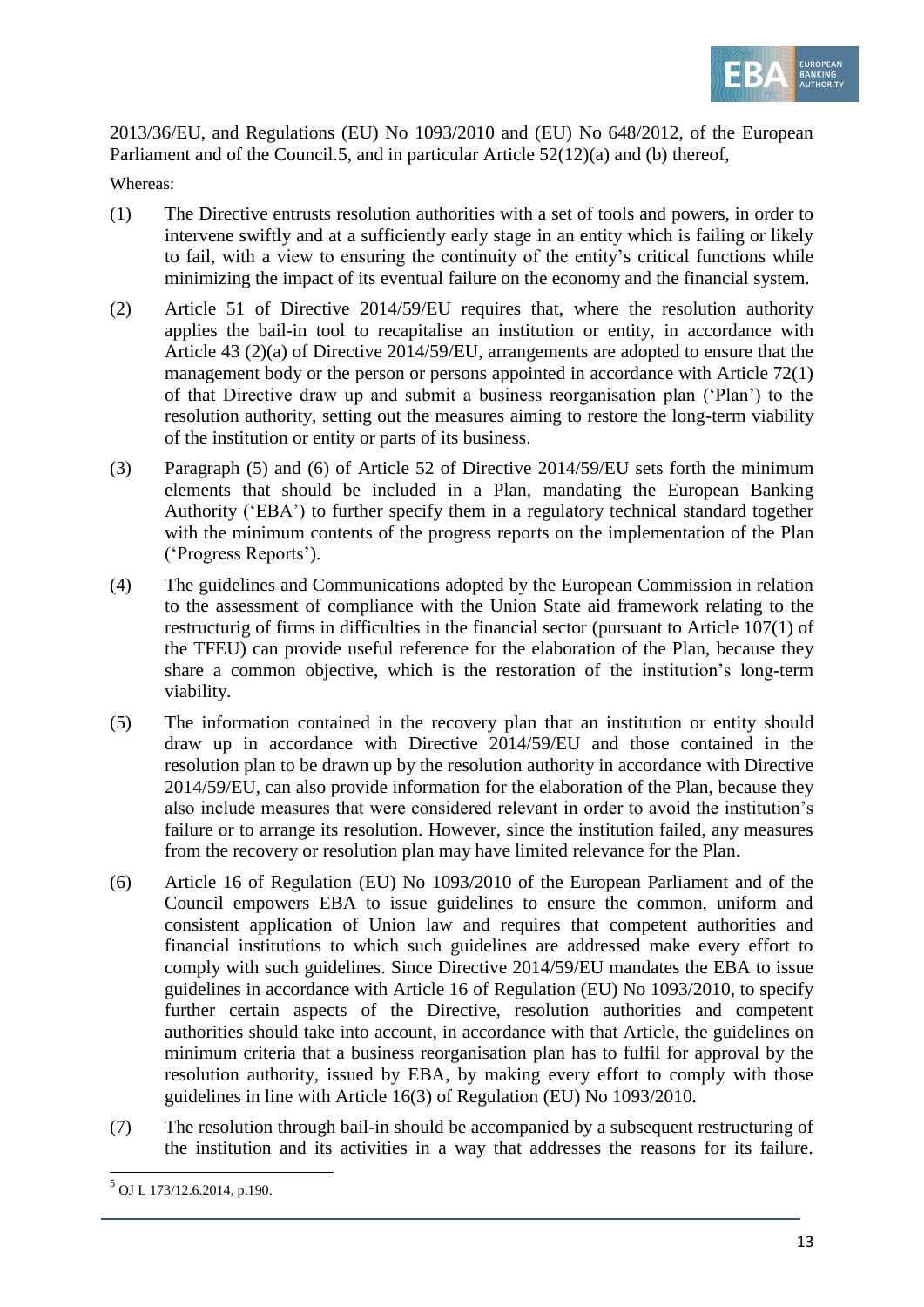

Therefore, the basis for the reorganisation strategy should be the factors that caused the institution or entity entering into resolution and the crisis prevention and management measures that have been taken and implemented by the competent authority or the resolution authority respectively. Although the failure of the institution may have been caused by a particular set of reasons, the institution may have suffered from other shortcomings, which did not trigger the failure. The reorganisation should be seen as an opportunity to also address such shortcomings, because they may create difficulties for the institution in the future.

- (8) The source and extent of the difficulties can be illustrated by including information on the fulfilment of the relevant regulatory and prudential requirements prior to resolution.
- (9) A successful reorganisation strategy should follow a comprehensive analysis of both the institution under reorganisation, its strengths and weaknesses, as well as the relevant markets where that institution operates, the risks and opportunities that they present.
- (10) In order to convince the competent authority and the resolution authority that the Plan is credible, that it will restore the institution's long term viability and that the institution will not fail again in the foreseeable future, the assumptions of the Plan should be prudent. It is important that the competent authority and the resolution authority have sufficient details at their disposal to conclude on the completeness and credibility of the Plan. Such information should also be the basis for the subsequent implementation and monitoring.
- (11) Fluctuations are an inherent part of the economic cycle. Any business plan should therefore be subject to a sensitivity analysis, with appropriate changes in the underlying assumptions. Although long-term viability should be restored under any scenario, the development of a full alternative reorganisation strategies would incur disproportionate costs for the institution under resolution, while alternative scenarios should in principle be less likely to occur than the base-case scenario.
- (12) A reorganisation of an important institution following resolution could have widespread effects on the financial system and perhaps even on a macro-economic level. That can be for instance due to the rapid divestment or winding down of group entities or business lines, which are important for paritcular markets or for certain economic sectors.The implementation of the Plan should be monitored according to a frequency and detail that would allow early identification of any deviations or other difficulties. Quartely reporting of data and performance is a common methodology in the financial sector and allows observation at an appropriate timespan. Such a reporting method should not be affected by the frequency of monitoring of the implementation of the Plan.
- (13) As it may be possible that some milestones or measures envisaged by the Plan cannot be realised at all or timely, the Plan should allow for adjustments, when justified by objective difficulties or changes in the underlying assumptions.
- (14) This Regulation is based on the draft regulatory technical standards submitted by the EBA to the European Commission.
- (15) The European Banking Authority has conducted open public consultations on the draft regulatory technical standards on which this Regulation is based, analysed the potential related costs and benefits and requested the opinion of the Banking Stakeholder Group established in accordance with Article 15(1) of Regulation (EU)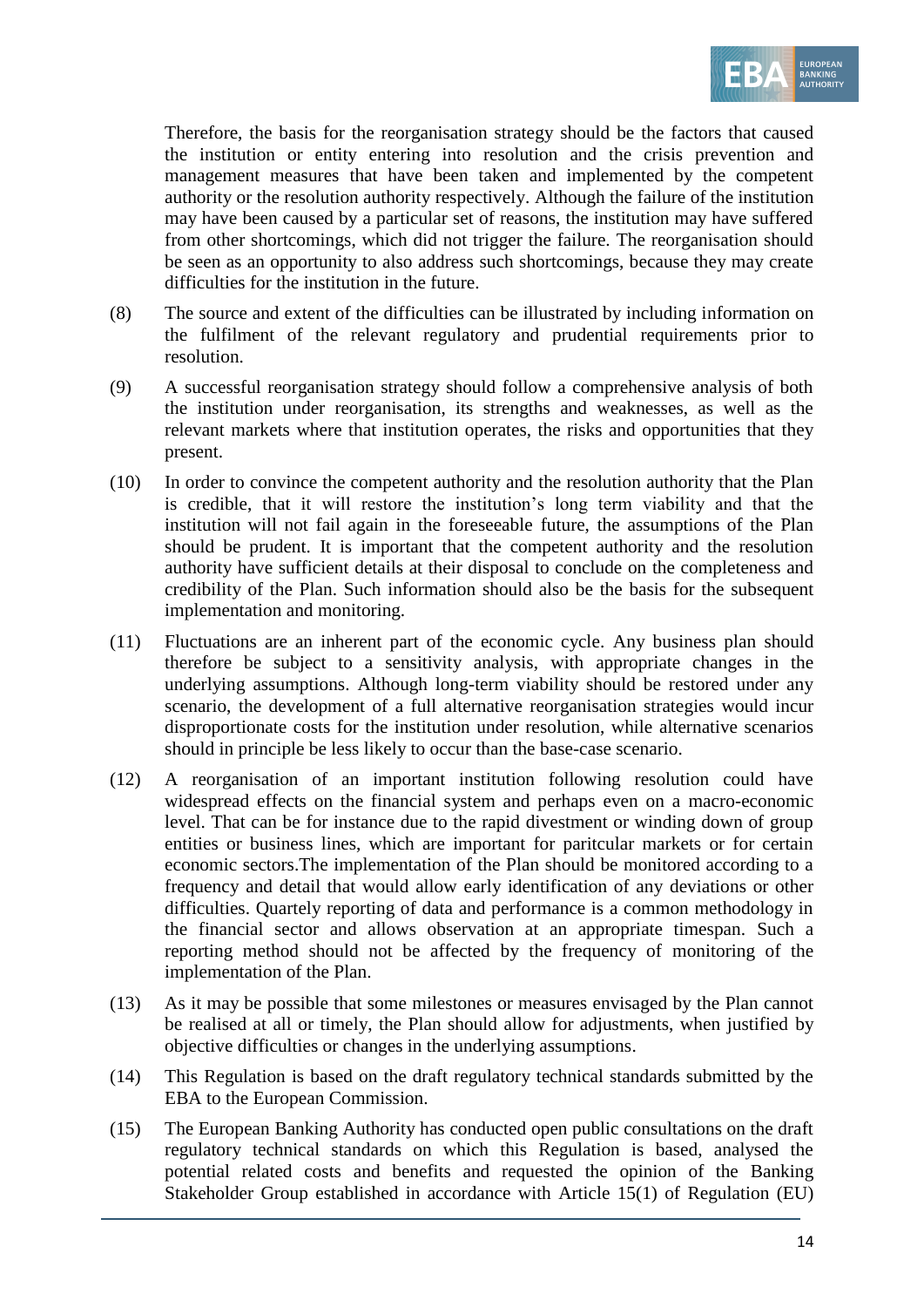

No 1093/2010 of the European Parliament and of the Council of 24 November 2010 establishing a European Supervisory Authority (European Banking Authority), amending Decision No 716/2009/EC and repealing Commission Decision 2009/78/EC (*'*the EBA Regulation').

### HAS ADOPTED THIS REGULATION·

## *Article 1*

#### **Definitions**

For the purpose of this Regulation the following definitions apply:

- 1. 'Plan' means a business reorganisation plan in accordance with Articles 51 and 52 of Directive 2014/59/EU.
- 2. 'Institution or entity' means an institution or entity referred to in points (b), (c) or (d) of Article 1(1) of Directive 2014/59/EU.
- 3. 'Reorganisation period' means the reasonable timescale by when the institution under resolution is expected to have restored its long-term viability and during which measures included in the Plan are implemented.
- 4. 'Base case' means the business scenario, which the institution or entity under resolution or the person or persons appointed to carry out the resolution considers the most likely to materialize in the process of restoring the long-term viability of the institution.
- 5. 'Progress report' means a report on the implementation of the Plan to be submitted to the resolution authority in accordance with Article 52(10) of Directive 2014/59/EU.

**Question 1: Do you consider it relevant to define the "reorganisation period"? Do you consider the current definition clear?**

# *Article 2*

# **Identification of the factors that caused the failure**

1. The Plan shall include a historic and financial account and a discussion of the relevant factors and problems that have contributed to the difficulties of the institution or entity and eventual resolution. This discussion shall provide the main performance indicators that have deteriorated and the reason for their deterioration. Such performance indicators shall compare to the relevant regulatory and prudential requirements.

# *Article 3*

#### **Measures, reorganisation strategy and performance**

1. Where relevant, the Plan shall include a short description of crisis prevention and management measures that have already been implemented by the competent authority, the resolution authority or the institution or entity and explain their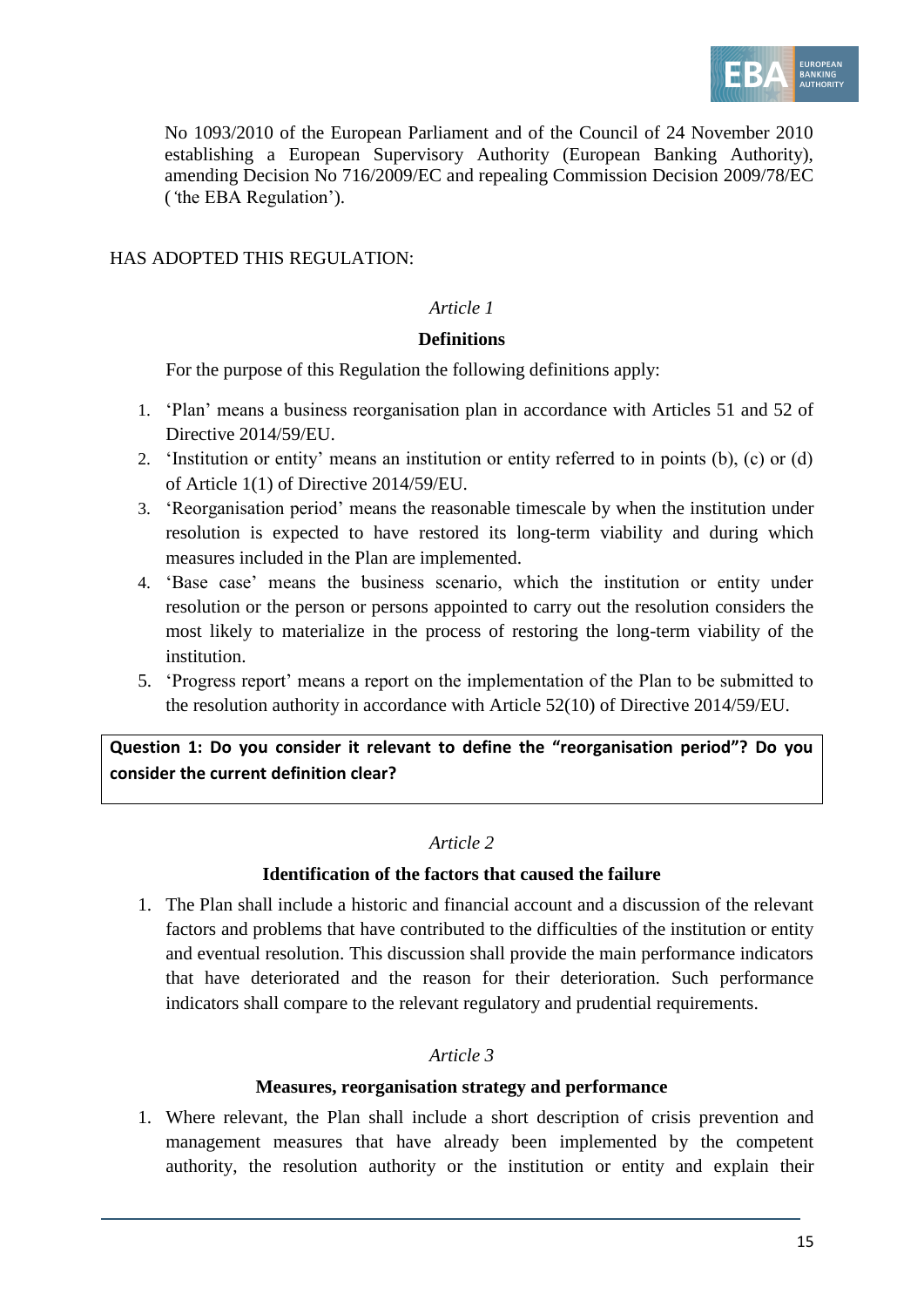

contribution to the restoration of the long-term viability of the institution or entity or parts of its business.

- 2. The Plan shall describe the business reorganisation strategy and the measures intended to restore the long-term viability of the institution or entity or parts of its business during the reorganisation period. The Plan shall set out in particular:
	- a. an analysis of the reorganised business model of the institution or entity;
	- b. a description of the measures implementing the business reorganisation strategy at group, entity and business line level respectively;
	- c. a description of how the institution or entity will be able to operate covering all its costs, including depreciation and financial charges and provide an acceptable financial return by the end of the reorganisation period;
	- d. a description of how the institution or entity will fulfil all the relevant prudential and other regulatory requirements on a forward-looking basis over an appropriate time period, in particular liquidity, regulatory capital adequacy and the minimum requirement for own funds and eligible liabilities within the meaning of Article 45 of Directive 2014/59/EU;
	- e. a description of the costs and the impact of the business reorganisation on the profit and loss statement and the balance sheet of the institution or entity;
	- f. a description of the funding requirements of the institution or entity during the reorganisation period and potential sources of funding;
	- g. a strategy regarding the involvement of relevant external stakeholders such as labour unions or organisations;
	- h. an internal and external communication strategy for the business reorganisation measures.
- 3. The Plan shall include the projected financial performance of the institution or entity during the reorganisation period. It shall include in particular:
	- a. a post-resolution balance sheet reflecting the new debt and capital structure and the write down of assets based on the valuation conducted pursuant to Article 36(1) of Directive 2014/59/EU or the definitive valuation under Article 36(10) of the same Directive;
	- b. a projection of the profit and loss statement and the balance sheet in the base case scenario;
	- c. a projection of the key financial metrics at group, entity and business line level relating to, in particular, liquidity, regulatory capital adequacy, the minimum requirement for own funds and eligible liabilities within the meaning of Article 45 of Directive 2014/59/EU, loan performance, funding profile, profitability and efficiency.
- 4. Where parts of the institution or entity are to be wound down or sold, the reorganisation strategy shall identify the relevant entity or business line, the method for the winding down or sale, including the underlying assumptions and, where relevant, the expected losses, the expected timescale and any financing or services provided by or to the remaining institution or entity.
- 5. Any expected proceeds from divestment or spin-off of assets, entities or business lines contemplated by the Plan shall be calculated prudently and with reference either to a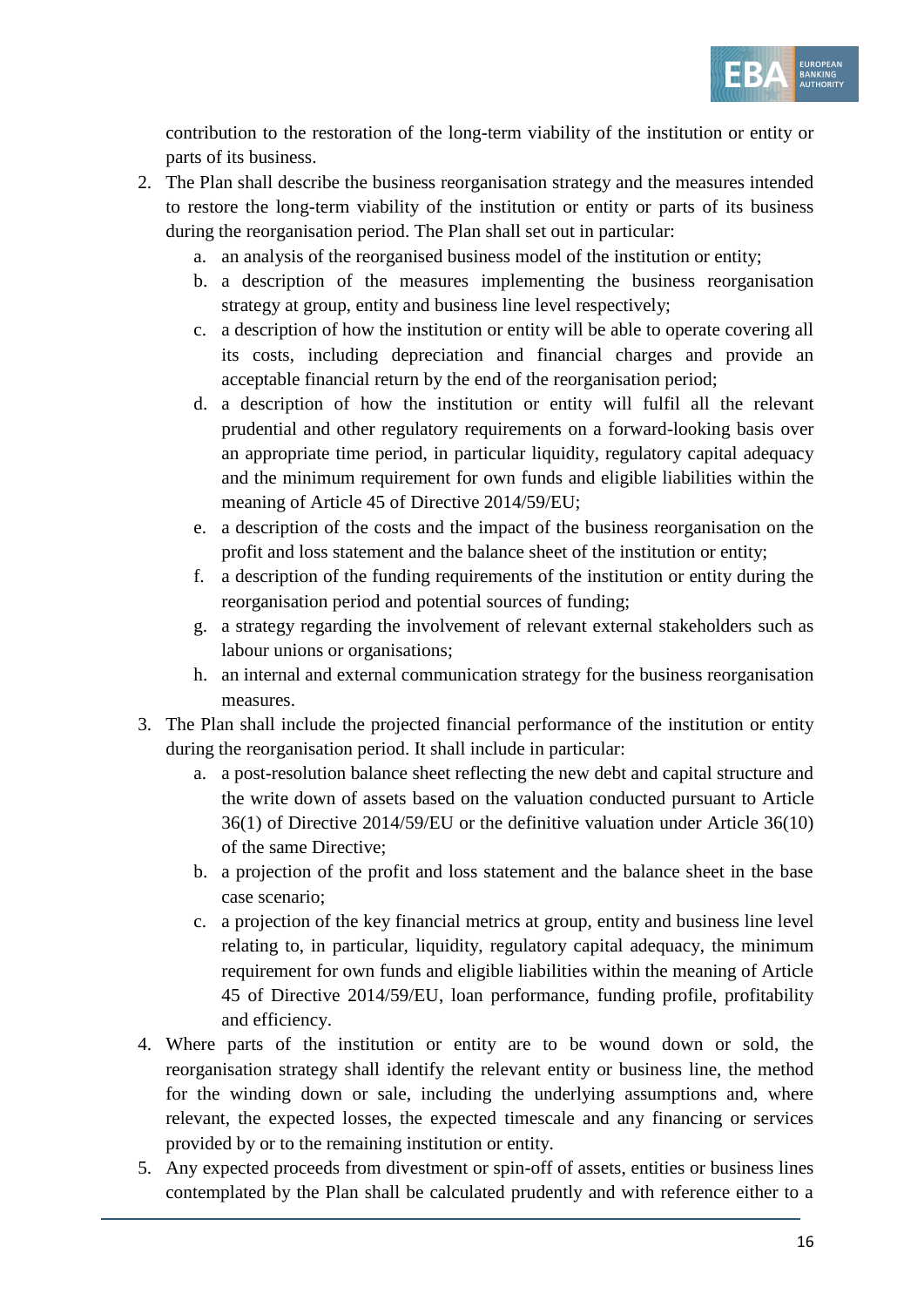

reliable benchmark or valuation, such as expert valuation, market sounding exercise, value of similar business lines or entities. Where relevant, such reference shall take into account the likelihood of loss realisation.

- 6. For the parts of the institution or entity not intended to be wound down or sold, the Plan shall seek to remedy other shortcomings in their performance that may have an impact on their long-term viability, even if these shortcomings are not directly related to the failure of the institution or entity.
- 7. The measures contemplated by the Plan shall take into account the strengths and weaknesses of the institution or entity in the context of its external operating environment.
- 8. The reorganisation strategy may include measures previously identified in the recovery plan or in the resolution plan, provided these plans are accessible to the institution or entity and when such measures remain valid following resolution. This option does not imply any obligation on the resolution authority to share the resolution plan with the management body or with the person or persons appointed in accordance with Article 72(1) of Directive 2014/59/EU.

**Question 2: Is the concept of "business line" sufficiently clear? Can measures and performance be provided at a "business line" level?**

**Question 3: Do you agree that an institution under resolution should use the reorganisation opportunity to address any shortcomings in the remaining business?**

#### *Article 4*

#### **Assessment and viability analysis**

- 1. The Plan shall contain sufficient information to allow the resolution authority to assess the feasibility of the proposed measures. To this end, the Plan shall set out:
	- a. the assumptions regarding the expected macro-economic and market developments underlying the reorganisation strategy in a base case and a comparison of those assumptions with appropriate sector-wide benchmarks;
	- b. a comparison with alternative reorganisation strategies or set of measures and justification as to why the Plan's measures have been chosen to restore longterm viability of the institution or entity or parts of its business, while respecting the resolution objectives and principles;
- 2. The Plan shall consider the impact of the reorganisation strategy and measures on the functioning of the financial system and the overall financial stability.
- 3. The Plan shall include a scenario-based analysis, in which best-case and worst-case scenarios are considered. Restoration of long-term viability shall be possible under all scenarios, although the timeline, the financial return and measures may differ.
- 4. For the best-case and worst-case scenarios, the Plan shall include a summary of the key information used in developing each scenario and the performance of the institution under each scenario. Such summary shall include in particular:
	- a. the underlying assumptions, for example of key macro-economic variables;
	- b. the projection of the profit and loss statement and the balance sheet;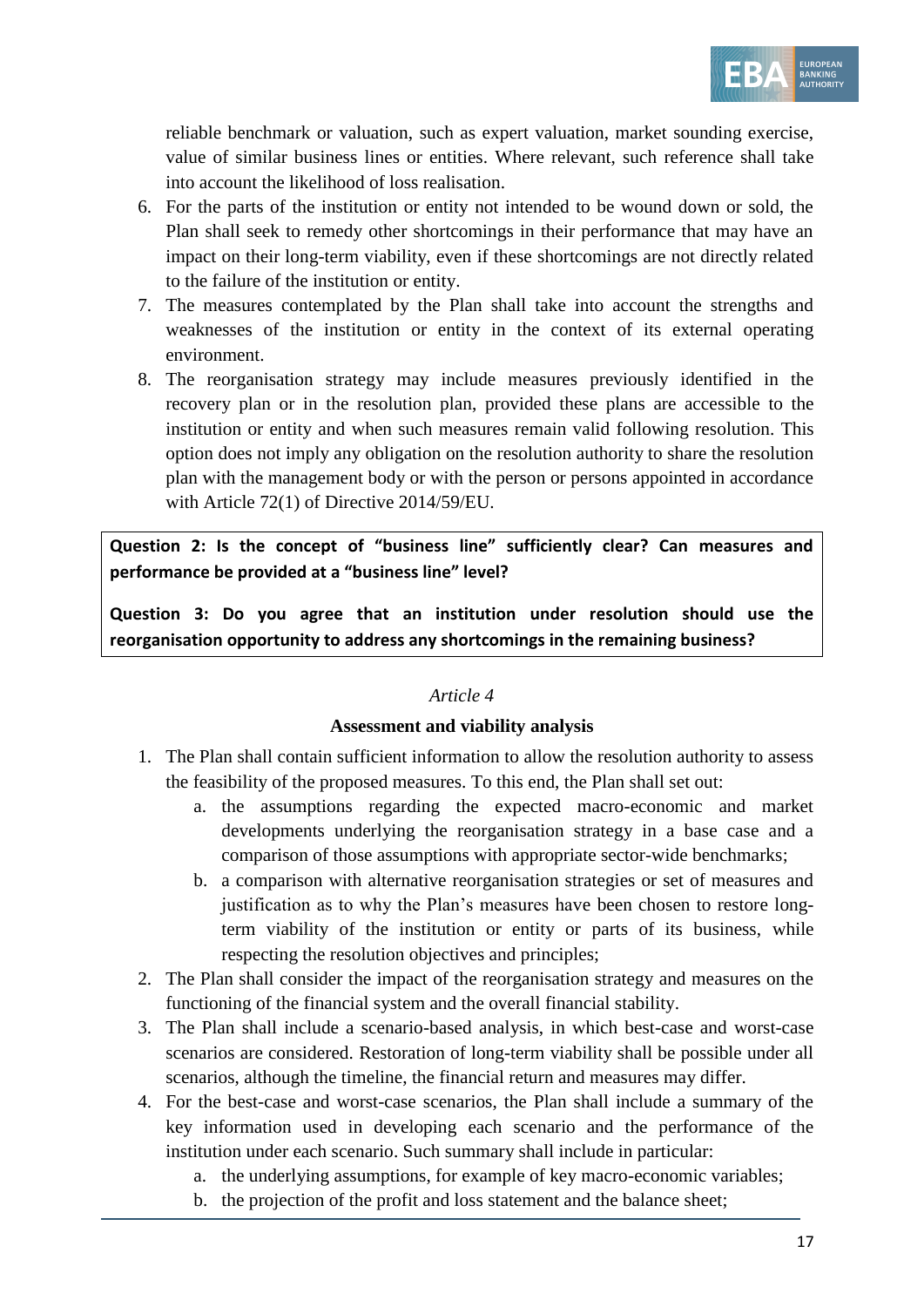

c. the key financial metrics at group, entity and business line level.

**Question 4: Is it appropriate to consider the impact of the reorganisation strategy and measures on the functioning of financial system and the overall financial stability? Would it be appropriate to further detail the requirement regarding the impact of the reorganisation strategy on specific metrics, such as lending?** 

## *Article 5*

#### **Timetable for implementation and monitoring**

- 1. The Plan shall include specific implementation milestones and performance indicators at least on a quarterly basis. These milestones and indicators may be adjusted, in line with the process identified in the following paragraph.
- 2. The Plan shall provide for the possibility for the management body or any person or persons appointed in accordance with Article 72(1) of Directive 2014/59/EU to reconsider the reorganisation strategy or individual measures, when their implementation is no longer expected to contribute to the restoration of the long-term viability within the contemplated timescale. Such adjustments to the original measures that are deemed necessary shall be communicated to the competent authority or resolution authority through the progress report. Where timing allows, such adjustments may also be communicated through other relevant means, such as an extraordinary report. Such adjustments shall be assessed and approved according to the procedure set forth in paragraphs (7) to (9) of Article 52 of Directive 2014/59/EU.

#### *Article 6*

#### **Objectives of the progress report**

- 1. The progress report shall contain an assessment of achievement of the milestones and performance indicators set out in the Plan in the context of restoring the long-term viability of the institution or entity.
- 2. When the progress report proposes adjustments to the Plan, the management body or the person or persons appointed in accordance with Article 72(1) of Directive 2014/59/EU shall update the Plan accordingly but shall not deviate from its implementation before obtaining approval in accordance with Article 5(2) of this Regulation.

#### *Article 7*

#### **Content of the progress report**

- 1. The progress report shall provide an overview of the performance of the institution or entity during the implementation of the Plan with the focus on the restoration of the long-term viability.
- 2. The progress report shall reflect any changes in the economic and financial environment that are relevant for the implementation of the Plan.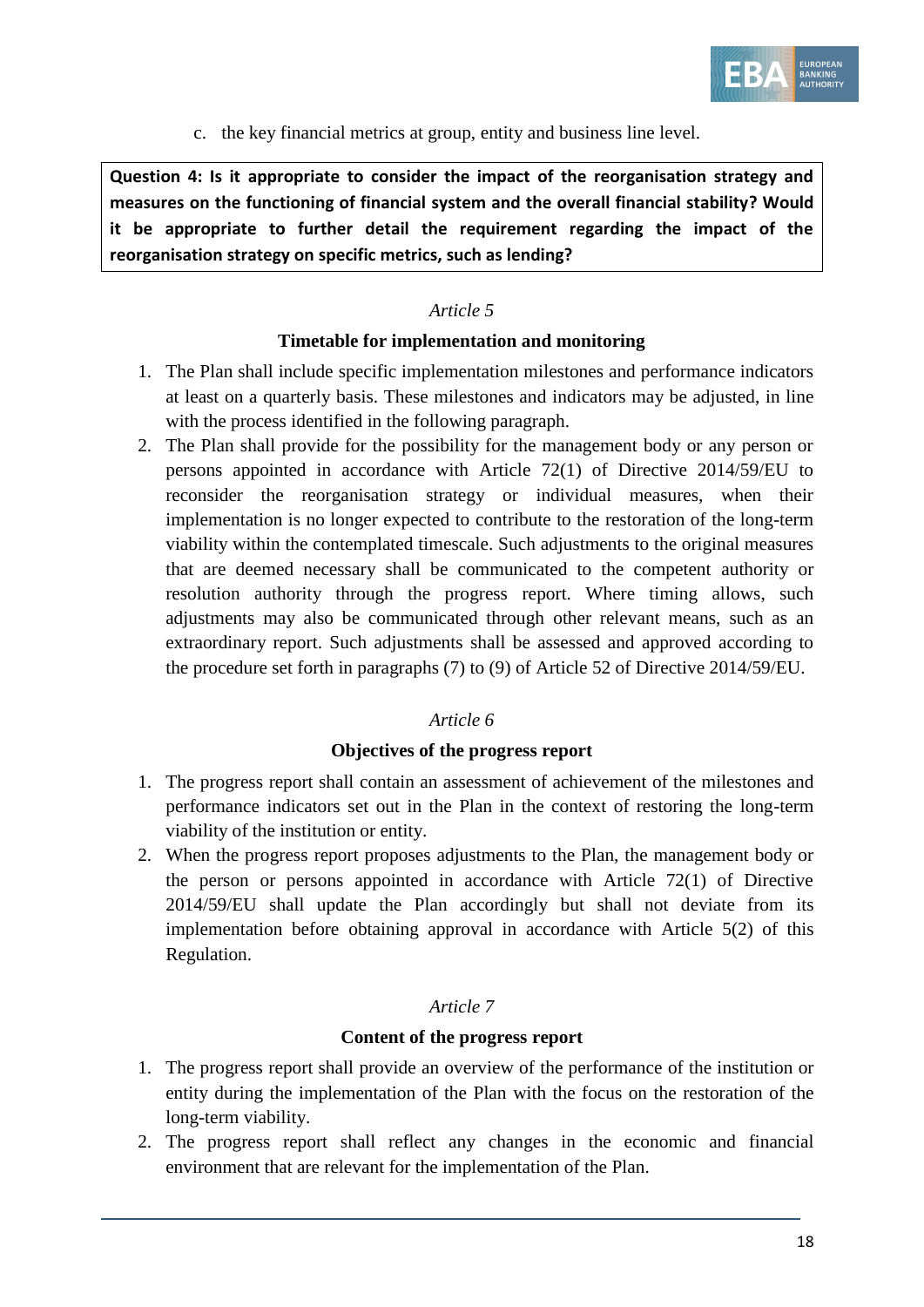

- 3. The progress report shall include a review and assessment of the progress of the implementation of Plan, covering at least the following:
	- a. the milestones that are met and the measures that are realised according to the Plan;
	- b. the implementation of the measures contemplated in the Plan and their effect on the restoration of the long-term viability of the institution or entity;
	- c. the performance of the institution or entity compared to the forecasts envisaged in the Plan and in previous progress reports;
	- d. the reason(s) why any milestones or performance indicators have not been achieved and proposals to remedy the delays or shortfalls;
	- e. any other issues or challenges arising in the execution of the Plan;
	- f. where necessary or appropriate, a proposal for adjustments to the Plan, individual measures, milestones or performance indicators, in order to ensure that it ultimately restores the long-term viability of the institution or entity. Such proposal for adjustments shall respect the provisions of Article 5(2) and 6(2) of this Regulation;
	- g. A description of the upcoming measures and milestones and an assessment of how likely they are to be met.

# *Article 8*

### *Entry into force*

This Regulation shall enter into force on the twentieth day following that of its publication in the *Official Journal of the European Union*.

This Regulation shall be binding in its entirety and directly applicable in all Member States. Done at Brussels,

> *For the Commission The President*

*[For the Commission On behalf of the President*

*[Position]*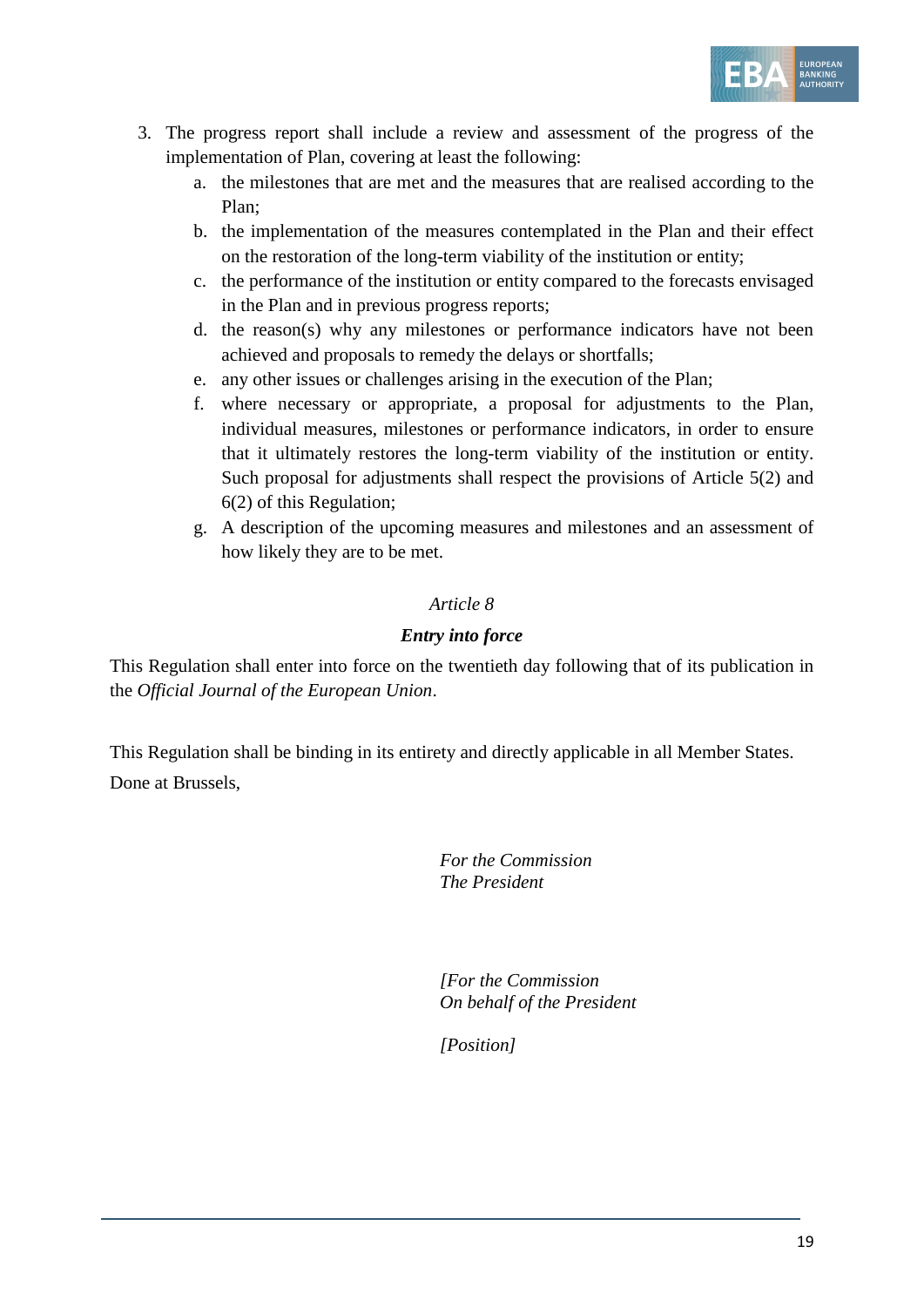

# EBA guidelines on the criteria for the assessment of a business reorganisation plan

# Status of these guidelines

This document contains guidelines issued pursuant to Article 16 of Regulation (EU) No 1093/2010 of the European Parliament and of the Council of 24 November 2010 establishing a European Supervisory Authority (European Banking Authority – EBA), amending Decision No 716/2009/EC and repealing Commission Decision 2009/78/EC ('*the EBA Regulation'*). In accordance with Article 16(3) of the EBA Regulation, competent authorities and financial institutions or entities must make every effort to comply with the guidelines.

Guidelines set out the EBA's view of appropriate supervisory practices within the European System of Financial Supervision or of how Union law should be applied in a particular area. The EBA therefore expects all competent authorities and resolution authorities and financial institutions or entities, to whom guidelines are addressed, to comply with guidelines. Competent authorities and resolution authorities to whom guidelines apply should comply by incorporating them into their supervisory practices as appropriate (e.g. by amending their legal framework or their supervisory processes), including where guidelines are directed primarily at institutions or entities referred to in points (b), (c) or (d) of Article 1(1) of Directive 2014/59/EU.

# Reporting Requirements

According to Article 16(3) of the EBA Regulation, competent authorities and resolution authorities must notify the EBA as to whether they comply or intend to comply with these guidelines, or otherwise with reasons for non-compliance, by  $\frac{dd \cdot m}{yyy}$ . In the absence of any notification by this deadline, competent authorities and resolution authorities will be considered by the EBA to be non-compliant. Notifications should be sent by submitting the relevant form to [compliance@eba.europa.eu](mailto:compliance@eba.europa.eu) with the reference 'EBA/GL/201x/xx'. Notifications should be submitted by persons with appropriate authority to report compliance on behalf of their competent authorities and resolution authorities.

Notifications will be published on the EBA website, in line with Article 16(3) of the EBA Regulation.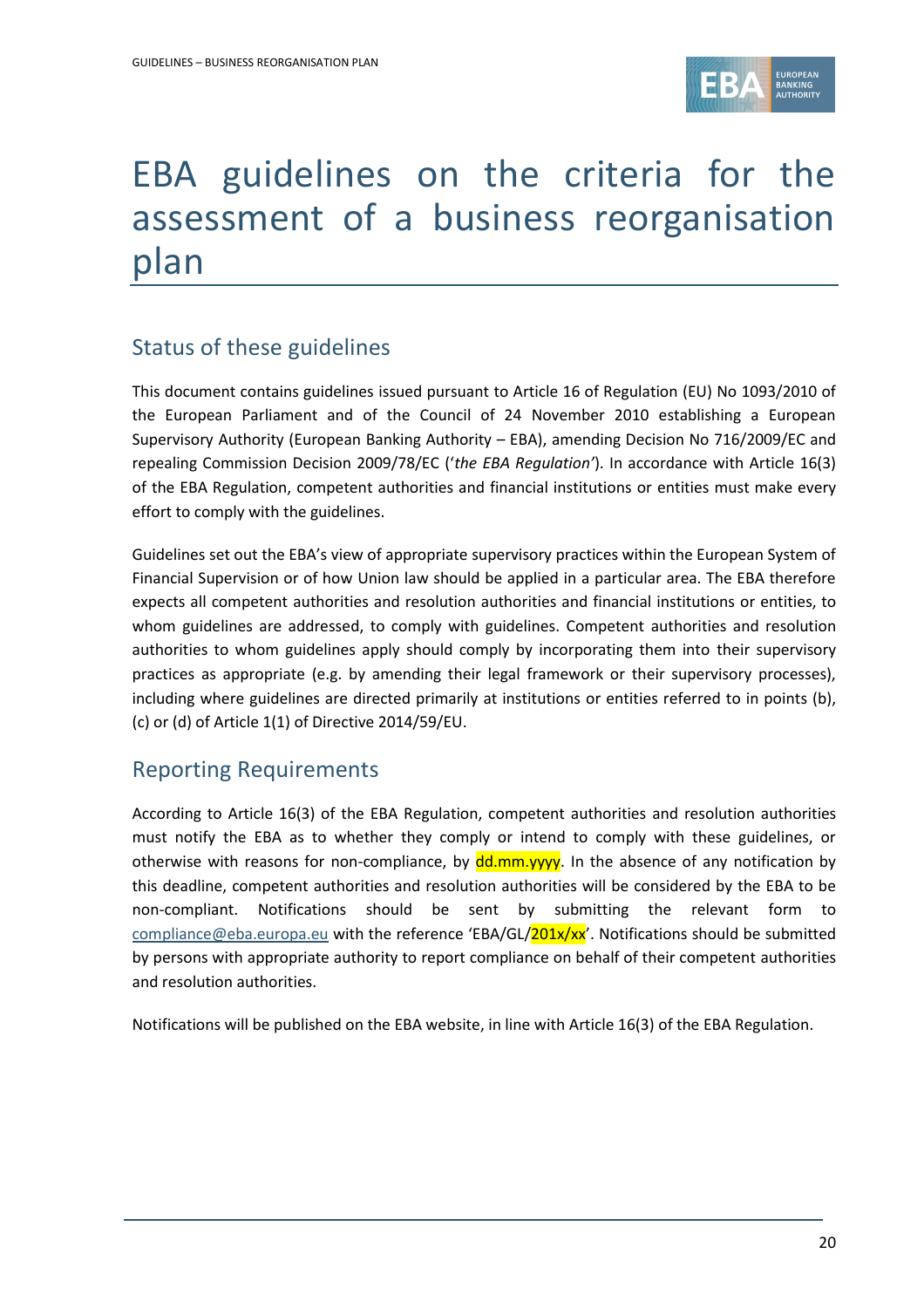

# Title I – Subject matter, scope and definitions

# **1. Subject matter**

- 1.1 These guidelines are addressed to competent authorities and resolution authorities.
- 1.2 Title II specifies the minimum criteria to be fulfilled by a business reorganisation plan ('Plan') in order to be approved in accordance with Article 52 of Directive 2014/59/EU $^{\rm 6}$ .
- 1.3 Title III specifies the coordination between the competent authorities and resolution authorities when assessing the Plan, the need for amendments of the proposed Plan and the need for revision of the Plan during its implementation, in accordance with paragraphs (7) to (11) of Article 52 of Directive 2014/59/EU.

### **2. Definitions**

1

- 2.1 'Plan' has the same meaning set out in the Article 1(1) of the EBA/RTS/2015/\*\*\*.
- 2.2 'Institution or entity' has the same meaning set out in Article 1(2) of the EBA/RTS/2015/\*\*\*.
- 2.3 'Base case' has the same meaning set out in Article 1(4) of the EBA/RTS/2015/\*\*\*.
- 2.4 'Reorganisation period' has the same meaning set out in Article 1(3) of the EBA/RTS/2015/\*\*\*.
- 2.5 'Restructuring plan' means a plan submitted by the institution or entity in relation to the provision of State aid in accordance with Articles 107 and 108 of the TFEU.

# Title II – Specification of criteria for the assessment of the Plan

#### **1. Commitment of the institution**

- 1.1. The Plan should clearly show that the management body or the person or persons appointed in accordance with Article 72(1) of Directive 2014/59/EU of the institution or entity:
	- 1.1.1 have full awareness of the implications that the Plan has for the institution or entity and support its implementation;
	- 1.1.2 have appointed individuals who are responsible for the implementation of each parts of the Plan.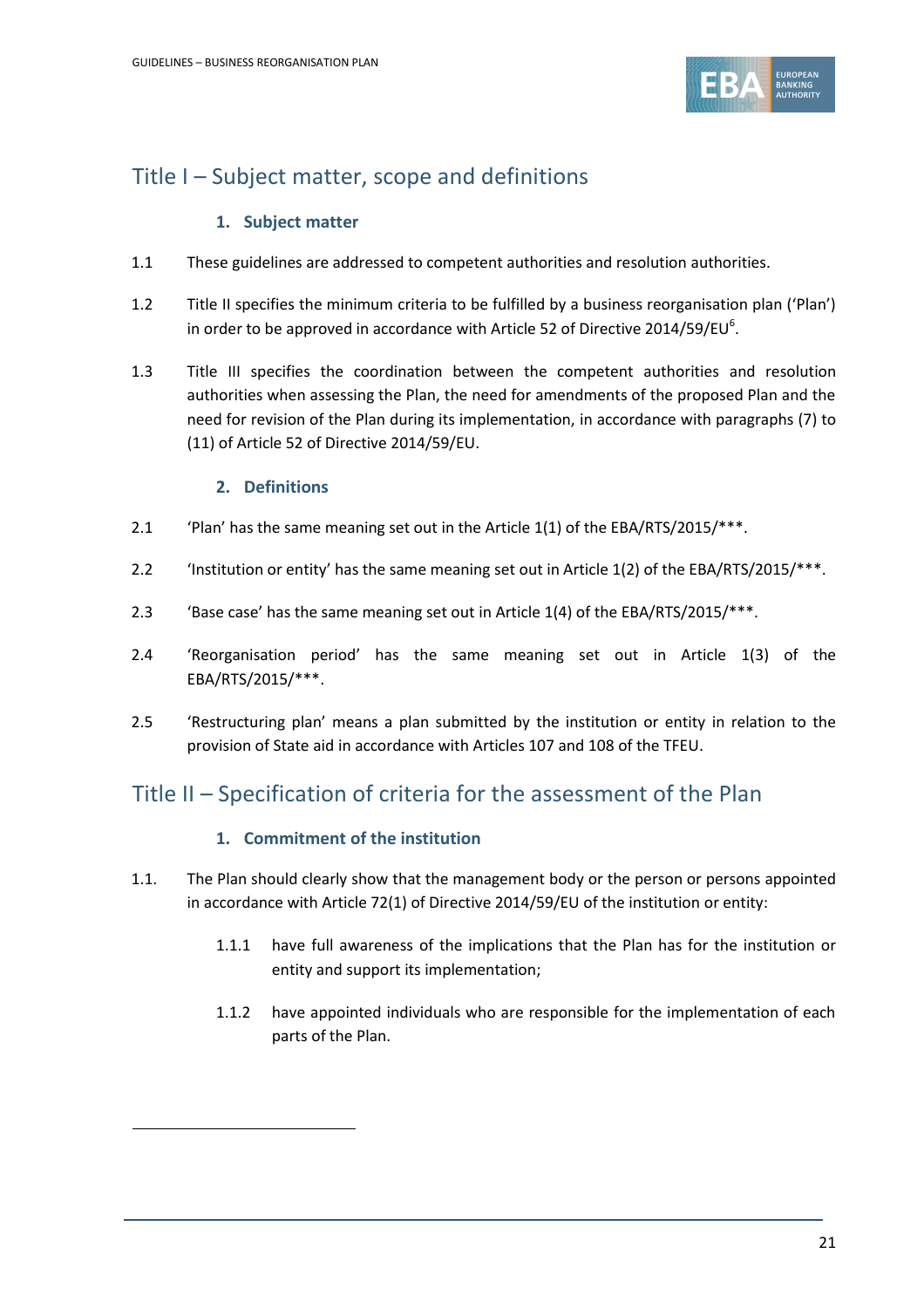

**Question 5: Is it feasible to obtain a commitment from the managers of the institution about the implications of the Plan and the appointment of responsible individuals in the institution for the implementation of the Plan?**

# **2. Credibility**

- 2.1 The Plan should demonstrate with a high level of confidence that its application will restore the long-term viability of the institution or entity or parts of its business in the base case scenario. Such demonstration should rely on credible assumptions and concrete performance indicators capturing the performance of the entire group, the entities and the business lines that are not to be wound down or sold.
- 2.2 Any assumptions and performance indicators should be compared with appropriate sectorwide benchmarks and should be in line with available macro-economic forecasts.
- 2.3 Where the Plan sets out a description of how the institution or entity will be able to provide an acceptable financial return, such return should be assessed by comparison with relevant peer institutions or entities and historical data.
- 2.4 The risks taken into account by the viability analysis in the Plan should be consistent with institution-specific and broader risks identified by the competent authority, the central bank or other relevant authority or institution in the relevant markets.
- 2.5 The worst-case scenario should reflect a significant, albeit plausible, change in the underlying assumptions in comparison to the base-case scenario. These changes should focus in particular on the assumptions, which are more relevant for the institution under reorganisation.
- 2.6 Restoration of the long-term viability, even under the worst-case assumptions, should not involve further application of resolution tools, beyond the scope of the resolution tools already applied when the Plan was drawn up.
- 2.7 In order to determine whether the Plan is reasonably likely to restore the long-term viability of the institution or entity, both authorities should assess the Plan using the relevant provisions of the business model analysis framework and methodology as provided in the guidelines on common procedures and methodologies for the supervisory review and evaluation process (SREP), insofar as the experience and competence of the resolution authority allows.<sup>7</sup>
	- **3. Appropriateness of the reorganisation strategy and measures**

1

<sup>7</sup> EBA/GL/2014/13, 19 December 2014.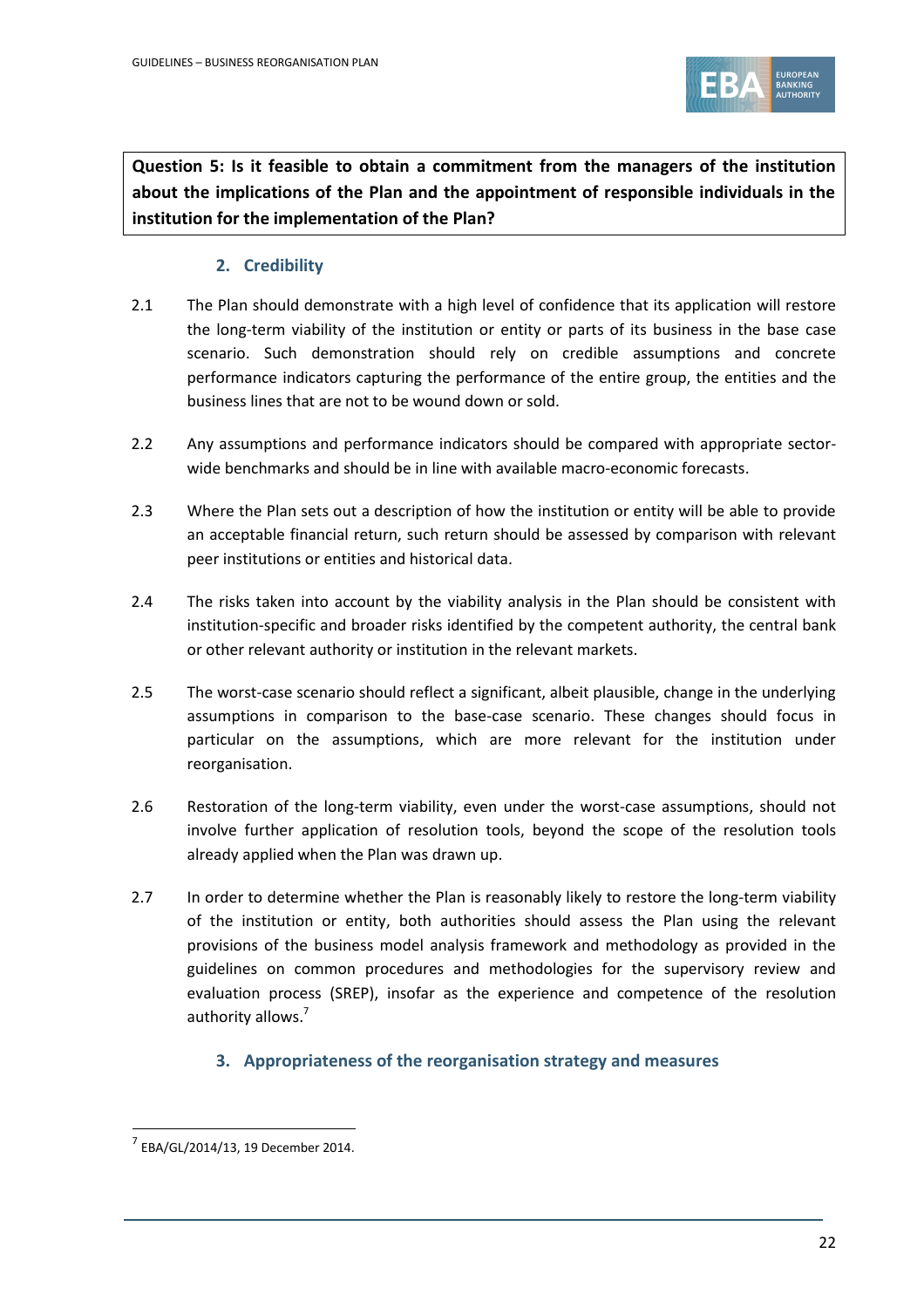

- 3.1 The information provided in the Plan and its underlying assumptions regarding the causes that have triggered the resolution and the reorganisation strategy should be consistent with the assessment carried out by the competent authority and the resolution authority and the valuation that informed the determination of whether the conditions for resolution were met in accordance with Article 36(4), letter (a) of Directive 2014/59/EU.
- 3.2 Any analysis of the external operating environment included in the Plan should be consistent with the analysis of opportunities and threats in the relevant markets, as determined by the competent authority and resolution authority when carrying out their tasks.
- 3.3 The Plan should be feasible and realistic. In particular:
	- 3.3.1 any internal and governance measures should be carried out taking into account potential implementation impediments, such as labour law or other contractual requirements;
	- 3.3.2 The reorganisation strategy, measures, milestones and performance indicators contemplated by the Plan should take into account the interdependencies between the legal entities and business lines in the group. These might include commercial, funding and operational interdependencies;
	- 3.3.3 the reorganisation strategy, the individual measures, the milestones and the performance indicators contemplated by the Plan should take into account the situation in the relevant markets and, where appropriate and available, competitors' strategies;
	- 3.3.4 any divestment or spin-off of assets, entities or business lines contemplated by the Plan should be tailored to the situation in the relevant markets. The timing and scope of such divestments or spin-offs should also take into account the interest and possibility of investors acquiring them;
	- 3.3.5 The benchmark or valuation used to calculate any expected proceeds from divestment or spin-off of assets, entities or business lines contemplated by the Plan should be prudent, reliable and verifiable.
- 3.4 The reorganisation period should be as short as possible, taking into account:
	- 3.4.1 the need to allow sufficient time to implement the reorganisation strategy and measures in the most effective way, in order to achieve the restoration of the long-term viability;
	- 3.4.2 standards and practice in the relevant markets.
	- **4. Consistency**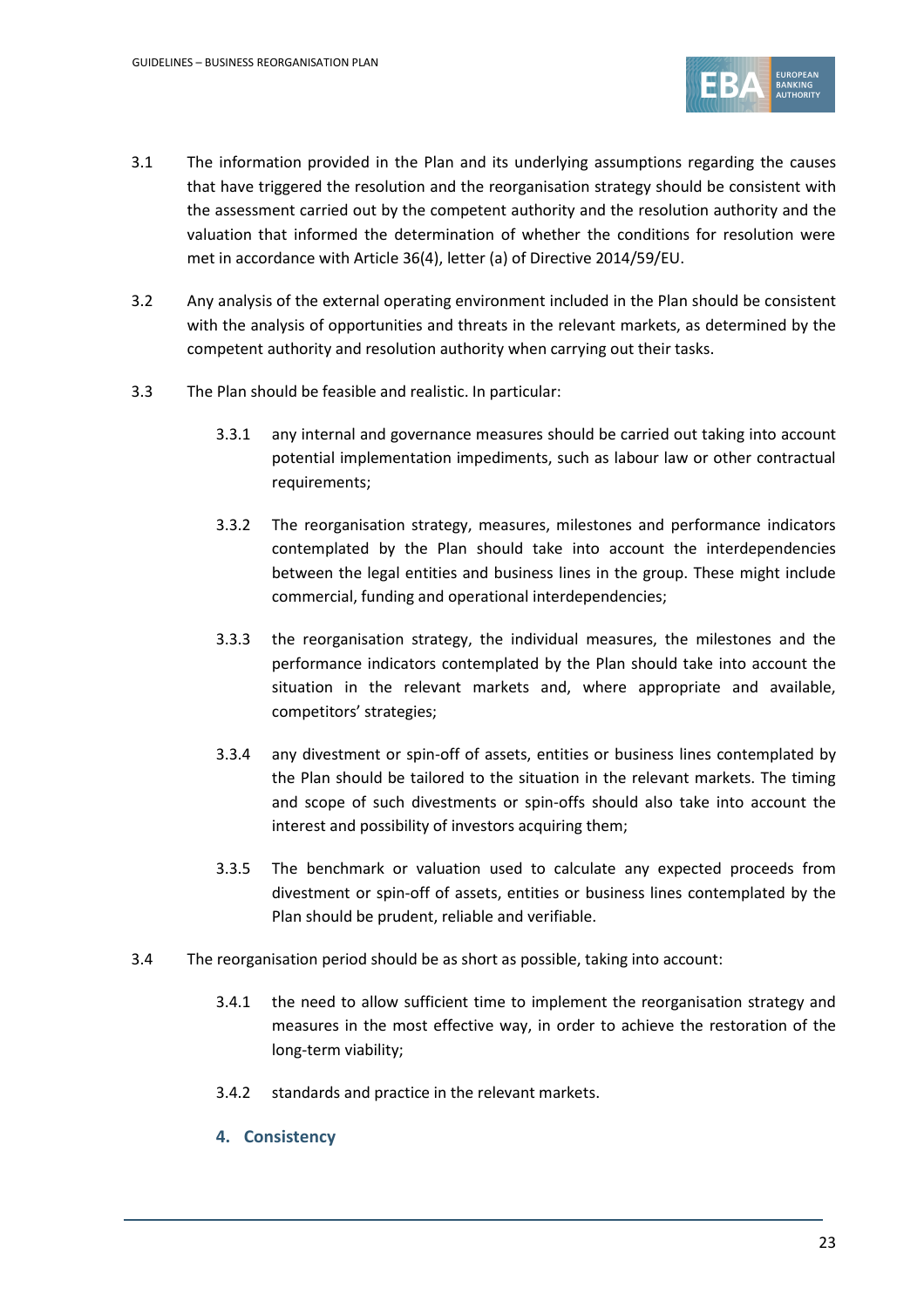

- 4.1 The Plan should be consistent with any business plans by the same institution or entity, submitted to any relevant authorities following regulatory or legal obligations.
- 4.2 Where the Union State aid framework is applicable, the competent authority and the resolution authority, when assessing the Plan, should cooperate with the European Commission on the assessment and viability analysis, which is an objective of both the Plan and of the restructuring plan.
- 4.3 Where the Plan includes measures already featuring in the latest versions of previously prepared recovery or resolution plans for the same institution or entity, the authorities should assess whether they are:
	- 4.3.1 limited to elements which remain relevant, following the institution's or entity's failure and resolution and the situation in the relevant markets;
	- 4.3.2 contributing to the better understanding and implementation of the Plan.
- 4.4 The reorganisation strategy should not undermine the resolution objectives and principles laid down in Articles 31 and 34 of Directive 2014/59/EU, as applied by the resolution authority, and it should be consistent with financial stability objectives and macro-prudential policies.

**Question 4: [Repeating of previous question] Is it appropriate to consider the impact of the reorganisation strategy and measures on the functioning of financial system and the overall financial stability? Would it be appropriate to further detail the requirement regarding the impact of the reorganisation strategy on specific metrics, such as lending?**

# **5. Monitoring and verification**

- 5.1 Any milestones and performance indicators contemplated by the Plan should be sufficiently concrete to enable their monitoring, in accordance with the reporting obligations referred to in Article 52(10) of the Directive 2014/59/EU.
- 5.2 The competent authority and resolution authority should ensure adequate arrangements in order to carry out the monitoring, in particular in relation to the timely flow of information regarding the implementation of the Plan.
- 5.3 In case the competent authority or the resolution authority appoint an independent expert or experts to verify in full or in part the assumptions and the effect of the measures contemplated by the Plan, such independent expert should meet a standard of independence equivalent to the criteria for independence specified by the Commission Delegated Regulation [XXX/XXX] supplementing Directive 2014/59/EU with regard to independent valuers.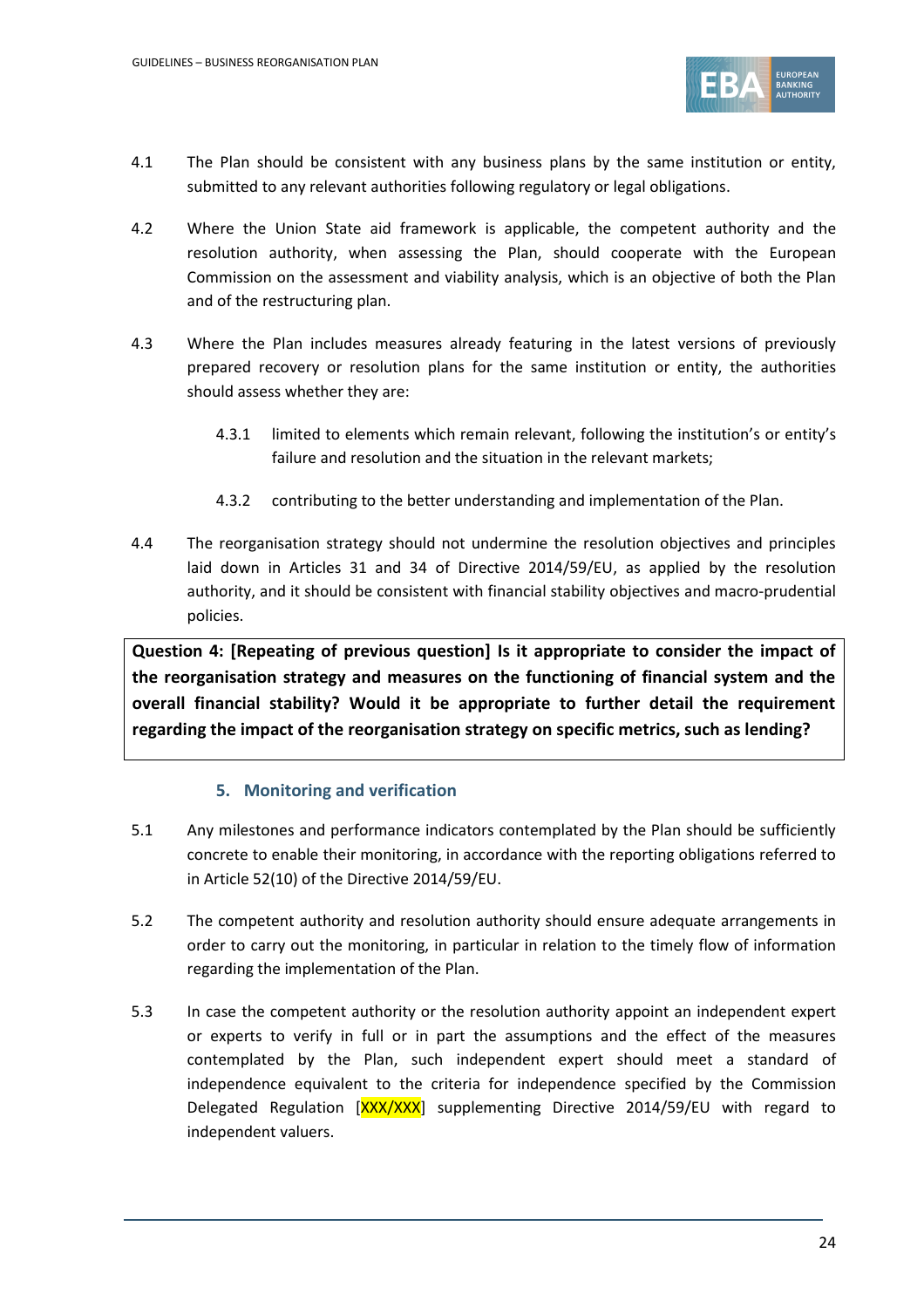

# Title III – Coordination between the competent and resolution authorities

- 1. The resolution authority and the competent authority should establish appropriate working arrangements for the submission, assessment and approval of Plans.
- 2. In the case of resolution of institutions or entities with activities in more than one Member State, where at least one Member States is not participating in the Single Resolution Mechanism, the resolution authority should also make arrangements to communicate the Plan to the concerned institution's or entity's resolution college and to the EBA. The rules of procedure of the resolution college should include provisions for the assessment of the Plan.
- 3. The indicative timeline of the envisaged actions should provide enough time for each authority to assess the Plan after its submission, but also allow sufficient time for each authority to express any concern, to examine the concerns raised by the other authority and agree on the appropriate action, taking into account the deadlines provided in Article 52 (7) through (10) of Directive 2014/59/EU
- 4. After the approval of the Plan, the resolution authority should share with the competent authority the Progress Report submitted to it by the management body or the person or persons appointed in accordance with Article 72(1) of Directive 2014/59/EU.
- 5. Following each submission of the Progress Report, the resolution and the competent authorities should be in contact, in order to share their assessments. Such contacts should provide time for each authority to assess the Progress Report, but also allow sufficient time for each authority to express any concerns to the other authority and for the latter to examine such concerns and agree on the appropriate action.
- 6. When a disagreement between the two authorities cannot be resolved within the timeline established by Article 52(7) of Directive 2014/59/EU, any of the authorities may refer the issue to the EBA in order for the EBA to assist the authorities to reach an agreement in accordance with Article 31 of the EBA Regulation.
- 7. The agreement of the competent authority to the approval of the Plan by the resolution authority should be provided in writing and should not be subject to conditions.

**Question 6: The BRRD requires a Plan apply only in the event of use of the bail-in tool to recapitalise an existing institution. Are any of the provisions of the RTS and GL relevant in the event of use of the bridge institution tool, given the requirement that the resolution authority must approve the strategy and risk profile of the bridge institution? If so, which provisions do you consider relevant and why?** 

# Title IV- Final Provisions and Implementation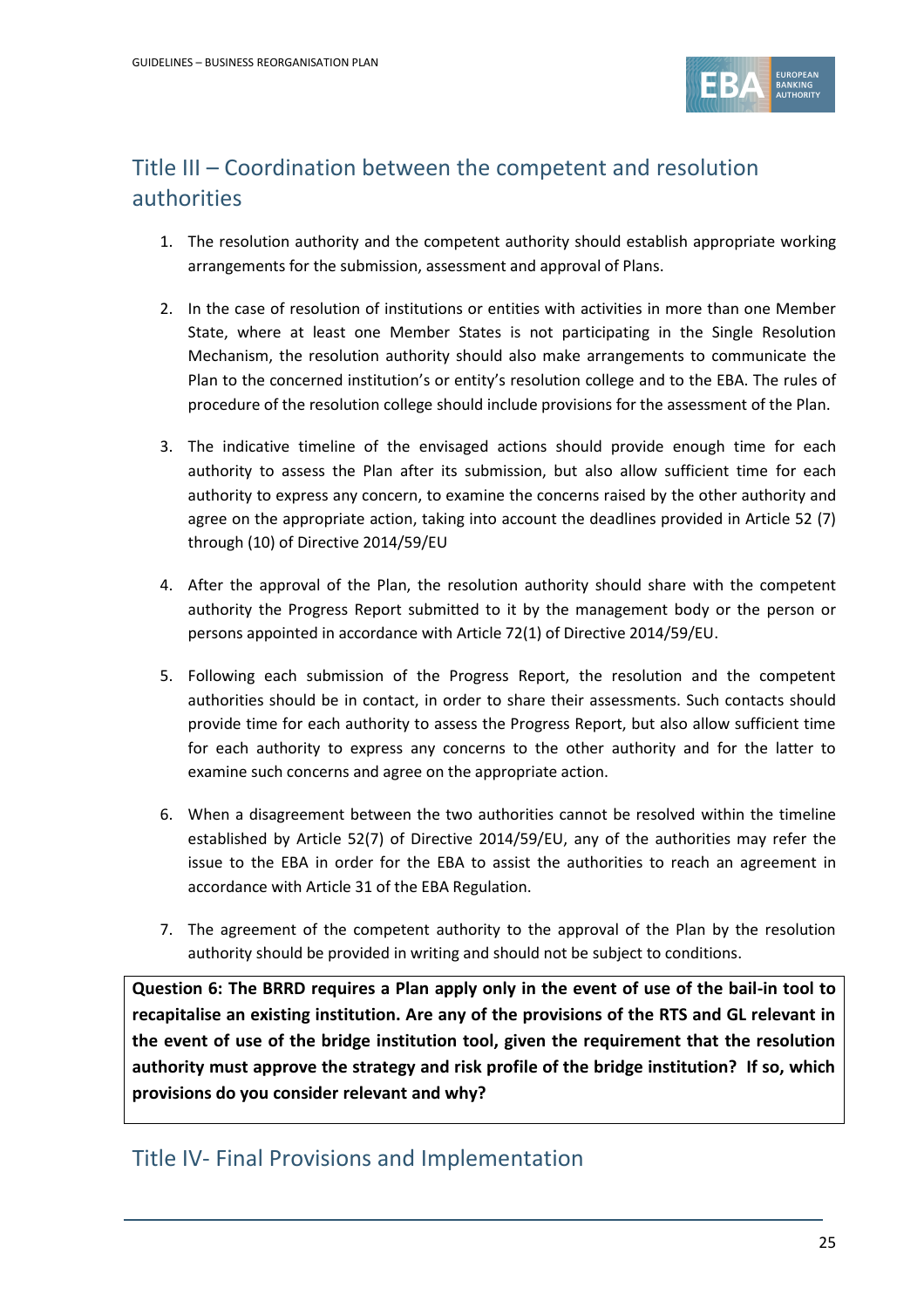

1. These Guidelines apply from 1 January 2016 at the latest.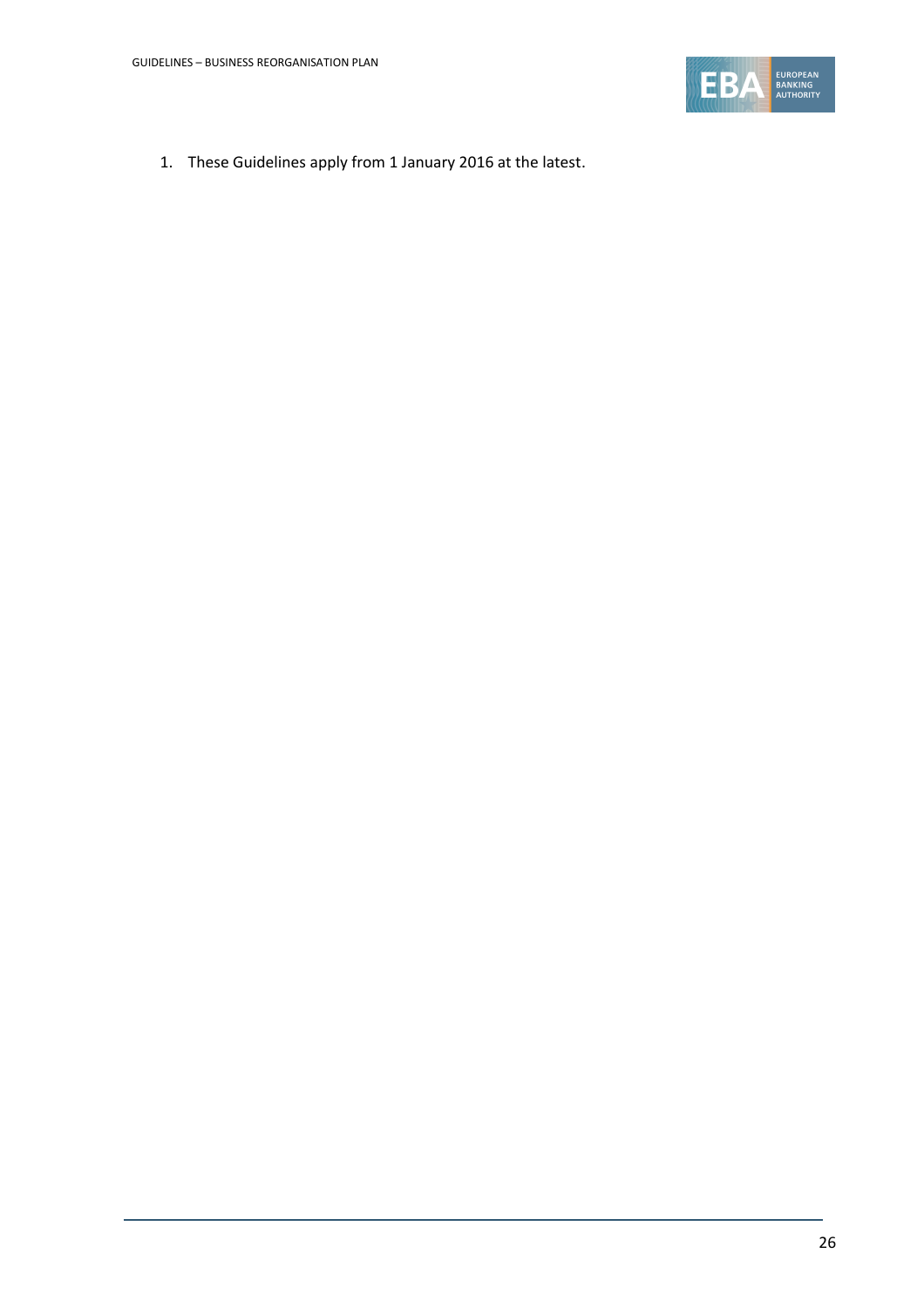

# 5. Accompanying documents

# 5.1 Cost- Benefit Analysis / Impact Assessment of RTS and GL on Business Reorganisation Plans

### **Introduction**

.

Pursuant to article 52 of the Directive 2014/59/EU (Bank Recovery and Resolution Directive, 'BRRD'), the EBA is required to develop 1) Regulatory Technical Standards ('RTS') on the minimum elements to be included in the Business Reorganisation Plan (Plan) and in the implementation reports and 2) guidelines ('GL') on the minimum criteria that the Plan should fulfil, in order to be approved.

As per Articles 10 (1) and 16(2) of the EBA regulation, any draft RTS and guidelines developed by the EBA shall be accompanied by a cost and benefit analysis. Such annex shall provide the reader with an overview of the findings as regards the problem identification, the options identified to remove the problem and their potential impacts.

This annex presents the assessment of the policy options considered in both the guidelines and RTS8.

# **Policy Background and problem identification**

Following a resolution, the implementation of the bail-in tool alone does not suffice for the restoration of the institution's long-term viability and its return in the market, because the bail-in tool is mainly improving the capital base of the institution or entity. It is thus necessary that institutions or entities subjected to bail-in take additional structural measures, in order to restore its long-term viability.

To ensure that institutions or entities adopt the adequate measures aiming to restore their long-term viability, articles 51 and 52 of the BRRD require the management or the body exercising resolution power to develop a Business Reorganisation Plan ('Plan').

The BRRD does not include a similar requirement for the application of other resolution tools. However, the economic effect of the bail-in tool could be mimicked by the bridge institution tool. For that tool, the BRRD requires the resolution authority to approve the strategy and risk profile of the bridge institution (Article 41(1)(d) BRRD).

As a general principle, any new requirement should be in line with existing requirements by other EU law provisions, to the extent possible when addressing similar objectives or when there are overlapping assessments.

 $^8$  Given the close link between the topics covered by the RTS and GLs, a single IA is covering the two types of deliverable.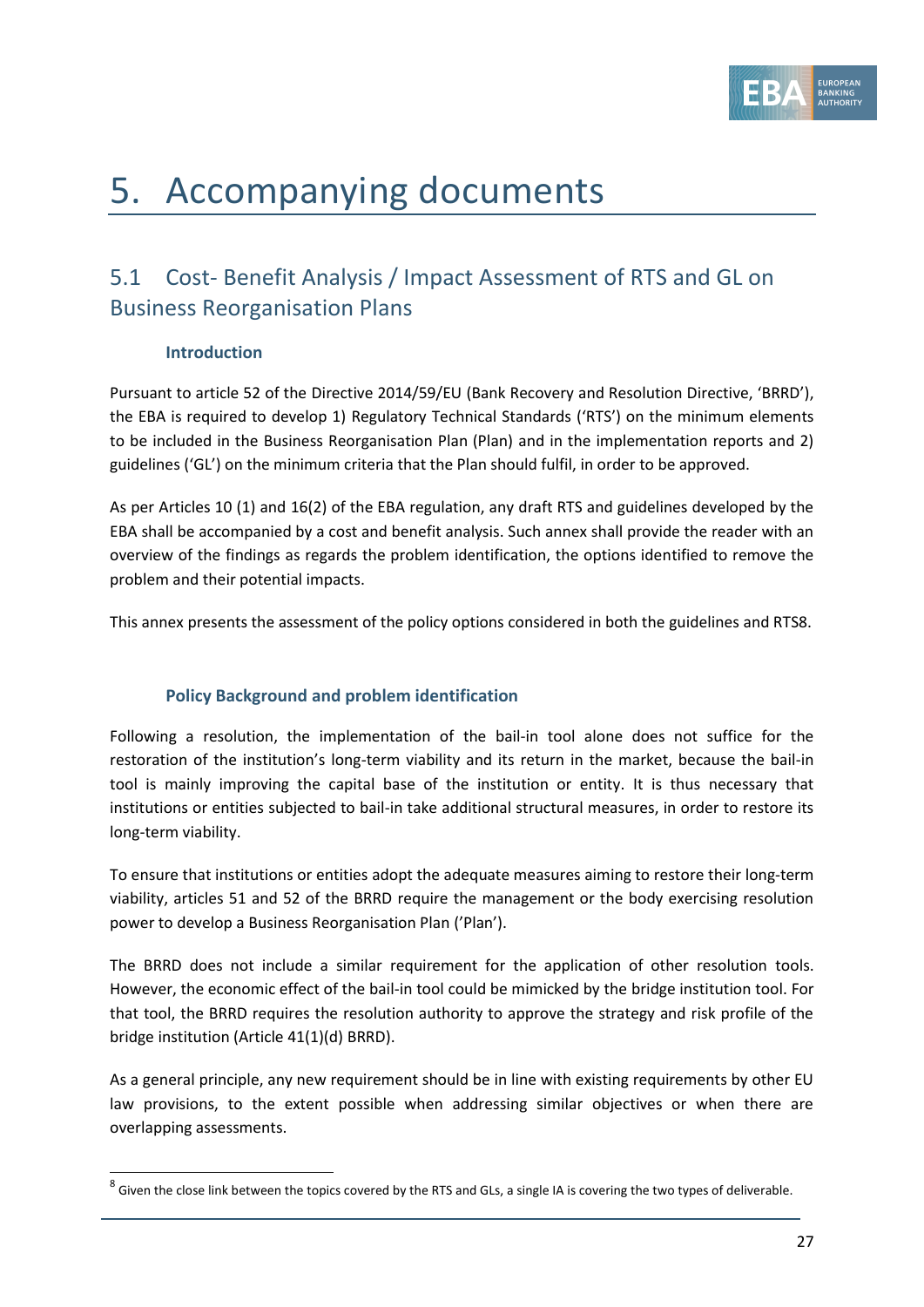

#### **Baseline**

Forward-looking plans aiming to reorganise an institution's or entity's business already exist in most EU jurisdictions. They apply as a general business practice when an institution or entity is subject to changes in its operation similar to those of a resolution and in particular bail-in. In addition, under State aid rules (Articles 107 and 108 of the Treaty on the Functioning of the European Union), an institution or entity which is subject to restructuring, resolution or liquidation involving State aid, shall submit a restructuring plan, which should restore the institution's or entity's long-term viability, with the minimum cost for the State and mitigate the distortions of competition stemming from the State aid.

However, the existing practices are 1) not designed for resolution purposes and 2) there is no common EU framework specifying the minimum content of the plan and the validation rules 3) when using the bridge institution resolution tool, one of the possible outcomes is the sale of the bridge institution. In this case, this outcome would be ensured if the bridge institution's activity is based on a sound business plan and is viable in the long-term. Finally, in most EU institutions or entities the implementation of the Plan for resolution purposes would lead to additional administrative costs as the framework would be completely new.

#### **Objectives**

The RTS and GL aim to provide a clear guidance to institutions or entities, competent authorities and resolution authorities when setting up and agreeing on the content of the Plan. The global objectives are to:

- Enable institutions or entities subjected to bail-in to develop a realistic, credible and efficient strategy to restore its long-term viability and to preserve the part of the businesses that are not wound down.
- Restore market confidence in the ability of bailed-in institution or entity to carry on businesses.
- **Avoid repeated recourse to resolution.**
- Establish common rules for the drafting and the assessment of the Plan in order to ensure a level playing field across EU jurisdictions.

More specifically, the RTS and GL also aim to:

- Be consistent with other EU rules especially as regards State aid rules and other relevant BRRD requirements.
- Avoid undue administrative burden for institutions or entities and competent authorities and resolutions authorities.
- Ensure maximum harmonisation while allowing adequate flexibility to enable institutionspecific considerations when appropriate.

#### **Policy options**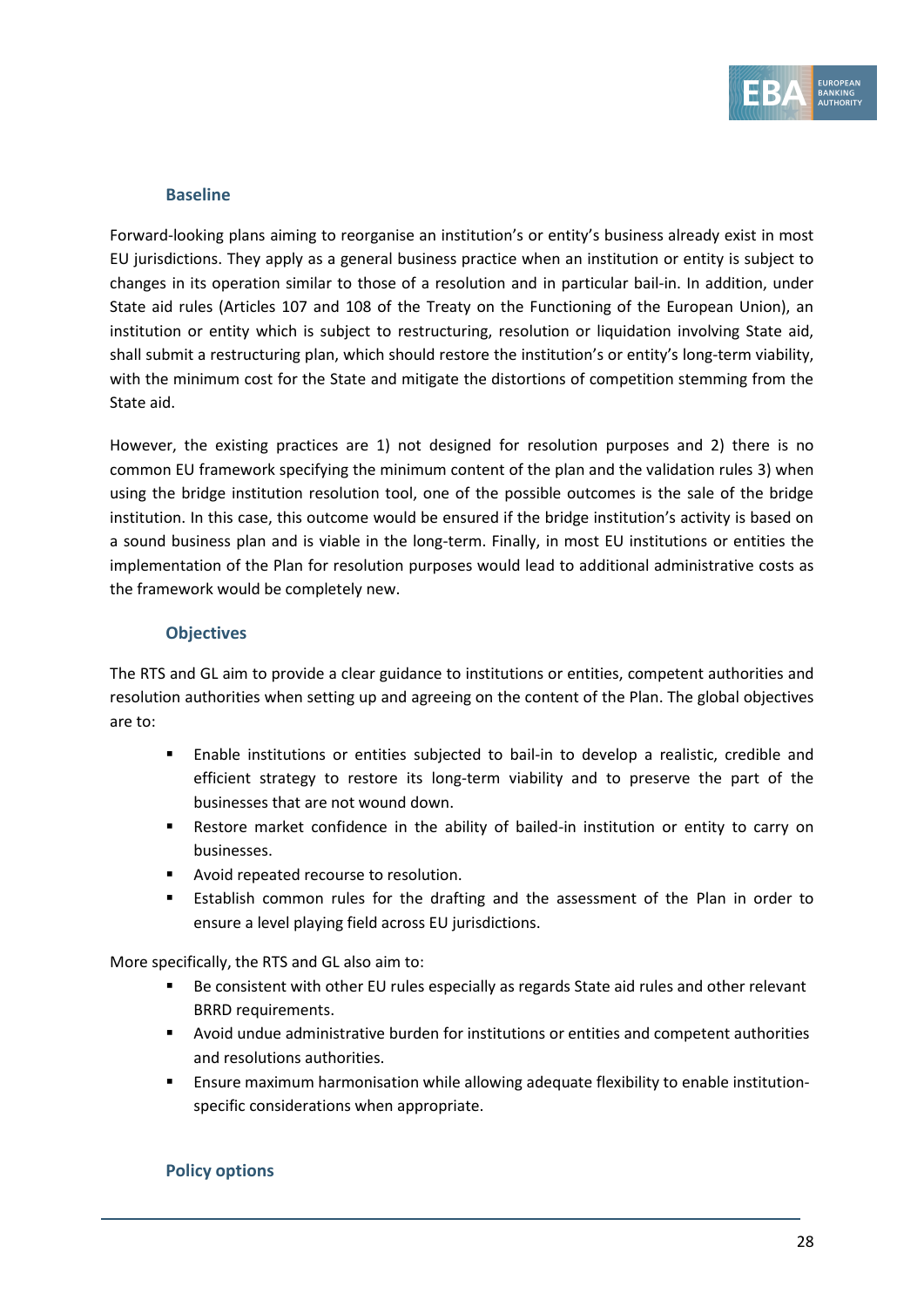

While drafting the present regulation the EBA considered several policy options under five main areas:

#### 1) Relation between the Plan and the recovery and resolution plans

BRDD requires all institutions or entities to draw up a recovery (Article 5 *et seq.*) and a resolution plan (Article 10 *et seq.*). While each plan has different objectives, there may be some elements of the recovery and resolution plans that may be relevant for the Plan.

Indeed, the recovery plan, prepared *ex ante* by each institution or entity, provides measures to restore the institution's or entity's long-term viability following a significant deterioration of its financial situation. It includes a strategic analysis of the core business lines and of the critical functions as well as an assessment of the legal and financial structures of the institution or entity including the interconnectedness with other entities. The resolution plan, prepared also *ex ante* by the resolution authority, demonstrates the resolution actions, which the resolution authority may take where the institution or entity meets the conditions for resolution. The resolution plan also includes among others a demonstration of how critical functions and core business lines could be separated, measures required to address or remove impediments to resolvability and a description of essential operations and systems for maintaining the continuous functioning of the institution's or entity's operational processes In addition, both plans are required to consider potential impediments to business reorganisation.<sup>9</sup>

Given the potential overlaps between the recovery and the resolution plans and the Plan, as well as the risk of inconsistency across the institution's or entity's plans, EBA analysed the extent to which the content of the recovery and resolution plans could be reflected by the Plan. Three options have been considered:

- Option 1.1: Full alignment of the Plan with the content of the recovery and resolution plans.
- Option 1.2: Only use in the Plan the relevant information of the recovery and resolution plans.
- Option 1.3: Develop a stand-alone Plan with no reference to the recovery and resolution plans.

#### 2) Interaction with the restructuring plan for State aid

1

Article 52(1) of BRRD requires that, where State aid rules are applicable, the Plan must be compatible with the requirement stated in the restructuring plan which aims to restore the institution's or entity's long-term viability with the minimum cost for the State and which also aims to mitigate potential distortions to competition.

While the restructuration plan may not be applicable to all institutions or entities subject to resolution and while it addresses different policy objectives, it can nevertheless provide inspiration

<sup>&</sup>lt;sup>9</sup> See Draft Regulatory Technical Standards on the content of resolution plans and the assessment of resolvability, Article 7(2).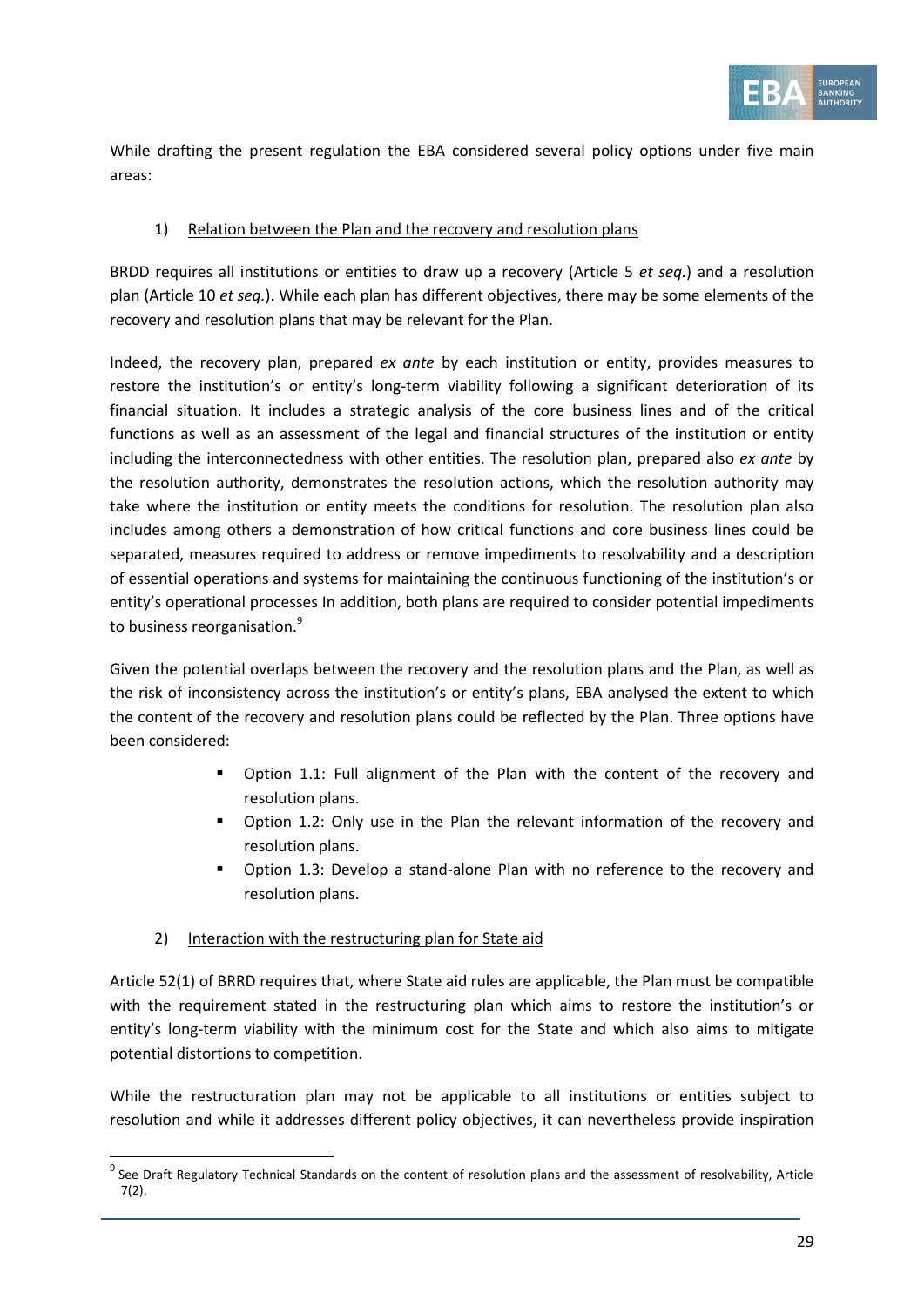

for the Plan, as it includes forward-looking elements on the institution's or entity's business plan and has one common objective, which is the restoration of the institution's or entity's long-term viability

Also, similar to the options mentioned above, the EBA analysed the extent to which the requirements for the restructuring plan can be reflected for the Plan. Three options have been considered:

- Option 2.1: Full alignment of the Plan with the restructuring plan regardless of whether the institution's or entity's resolution relies on State aid.
- Option 2.2: Alignment with relevant requirements of the restructuring plan only when the institution's or entity's resolution relies on State aid; cooperation with the European Commission, where State aid involved.
- Option 2.3: Develop a stand-alone Plan with no reference to the restructuring plan.

### 3) Specification of the worst-case scenario

Article 52 (4) of BRRD specifies that the Plan *"shall take account, inter alia, of the current state and future prospects of the financial markets, reflecting best case and worst case assumptions including a combination of events allowing the identification of the institution's main vulnerabilities."*

The EBA considered three alternative options regarding the methodology to be used for the definition of the worst-case scenario.

- Option 3.1: Full stress testing.
- **•** Option 3.2: Reflect different risk scenarios for the restoration of the long-term viability.
- **•** Option 3.3: No specification of the methodology.

#### 4) Plan requirement, when applying other resolution tools

It is necessary to avoid that the application of a resolution tool other than the bail-in would result in an institution or entity that is not viable in the long-term. That could be the case for the bridge institution tool, as it provides for the establishment of a new institution with the potential oucome of selling the entire bridge institution or part of it. In this case, this outcome would be ensured if the bridge institution's activity is based on a sound business plan and is viable in the long-term.

The EBA considered three alternative options regarding the risk of circumvention of the Plan requirement, taking into account the powers confined to it by the EBA Regulation:

- Option 4.1: Completely new GL
- Option 4.2: Extend the scope of the GL on the Plan only for those requirements of the RTS and the GL which would be relevant for the approval of the strategy and risk profile of the bridge institution
- Option 4.3: No specification of additional requirements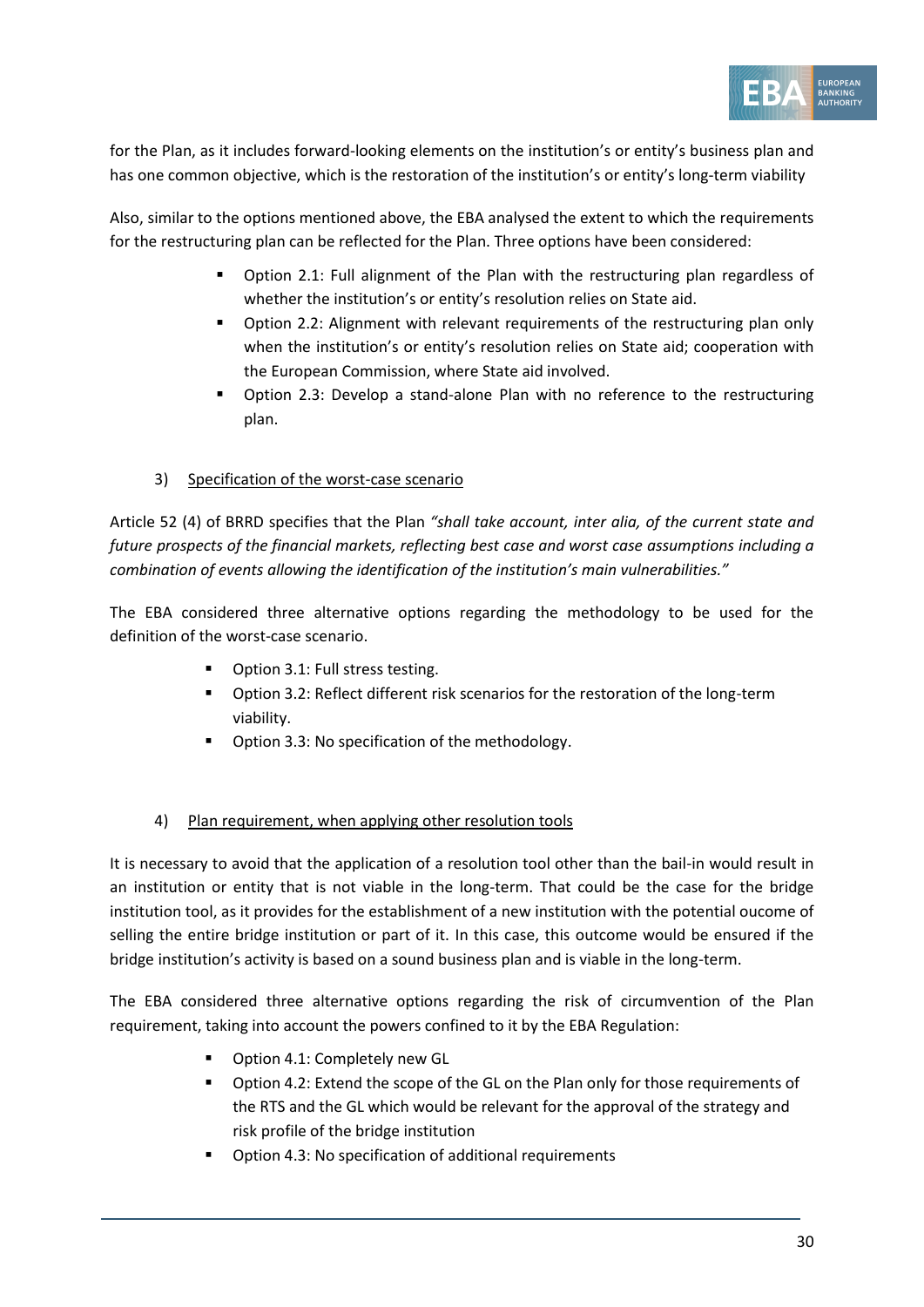

# 5) Coordination between the resolution and competent authorities when assessing the Plan and the Progress Report

The authorities, when assessing the Plan and the Progress Report, may not always reach the same conclusions regarding the assessment of the Plan of the need for amendments or revision. Such disagreement may lead to contradictory messages and uncertainty as to the fate of the institution under resolution. However, the BRRD does not include specific provisions on how the authorities should reach an agreement on their assessments. Nonetheless, it is necessary to avoid a prolonged conflict between the competent and the resolution authorities, while creating the conditions for an exchange of opinions.

The EBA considered two alternative options in order to coordinate the actions and contacts between the resolution and competent authorities, taking into account the powers confined to it by the EBA Regulation:

- Option 5.1: Extend the scope of the GL to include provisions for the coordination of the actions and contacts between the authorities;
- **•** Option 5.2: No specification of the coordination.

#### **Cost and benefit analysis**

Given the nature of the topic and the absence of data, the analysis is mainly qualitative and high level.

| Area                                                       | <b>Options</b>                                                                                           | Costs                                                                                                                                                                                                                                                                                                                                                                                                                                                           | <b>Benefits</b>                                                                                                                                                                                                                          |
|------------------------------------------------------------|----------------------------------------------------------------------------------------------------------|-----------------------------------------------------------------------------------------------------------------------------------------------------------------------------------------------------------------------------------------------------------------------------------------------------------------------------------------------------------------------------------------------------------------------------------------------------------------|------------------------------------------------------------------------------------------------------------------------------------------------------------------------------------------------------------------------------------------|
| 1) Relation<br>between the<br>Plan and the<br>recovery and | Option 1.1: Full alignment of<br>the Plan with recovery and<br>resolution plans.                         | Not tailored to the specific<br>٠<br>objective of the Plan.<br>Increase the risk of gap in<br>٠<br>regulation<br>and<br>as<br>a<br>consequence it increases legal<br>risk.<br>Risk of relying on a framework<br>$\blacksquare$<br>which may have proved to be<br>ineffective: if an institution or<br>entity is subjected to bail-in<br>measures, this means that the<br>recovery plan failed and that<br>the resolution plan has actually<br>been implemented. | Easy to implement as it would reduce<br>the volume of information to be<br>managed for resolution purposes.<br>No additional cost and administrative<br>burden for institutions or entities as<br>no additional data would be collected. |
| resolution<br>plans                                        | Option 1.2: Only use in the<br>Plan the relevant<br>information of the recovery<br>and resolution plans. | More costly to implement than<br>$\blacksquare$<br>option 1.1 as it would require :<br>regulators<br>to<br>identify<br>accurately the relevant<br>and common content of<br>the three different plans;<br>Institutions or entities to<br>$\overline{a}$<br>collect<br>additional<br>information.                                                                                                                                                                 | Avoid overlaps and inconsistency<br>between plans.<br>Allow more tailoring and flexibility as<br>٠<br>the Plan would not be fully bound by<br>specifications of the recovery and<br>resolutions plans.                                   |
|                                                            | Option 1.3: Develop a stand-<br>alone Plan with no reference<br>to the recovery and<br>resolution plans. | Most costly option and would<br>٠<br>potentially lead in duplication of<br>work and overlapping in the<br>assessments of existing plans.                                                                                                                                                                                                                                                                                                                        | Fulfill fully the BRDD mandate for the<br>٠<br>Plan.<br>Ensure maximum tailoring as the Plan<br>would not be bound at all by                                                                                                             |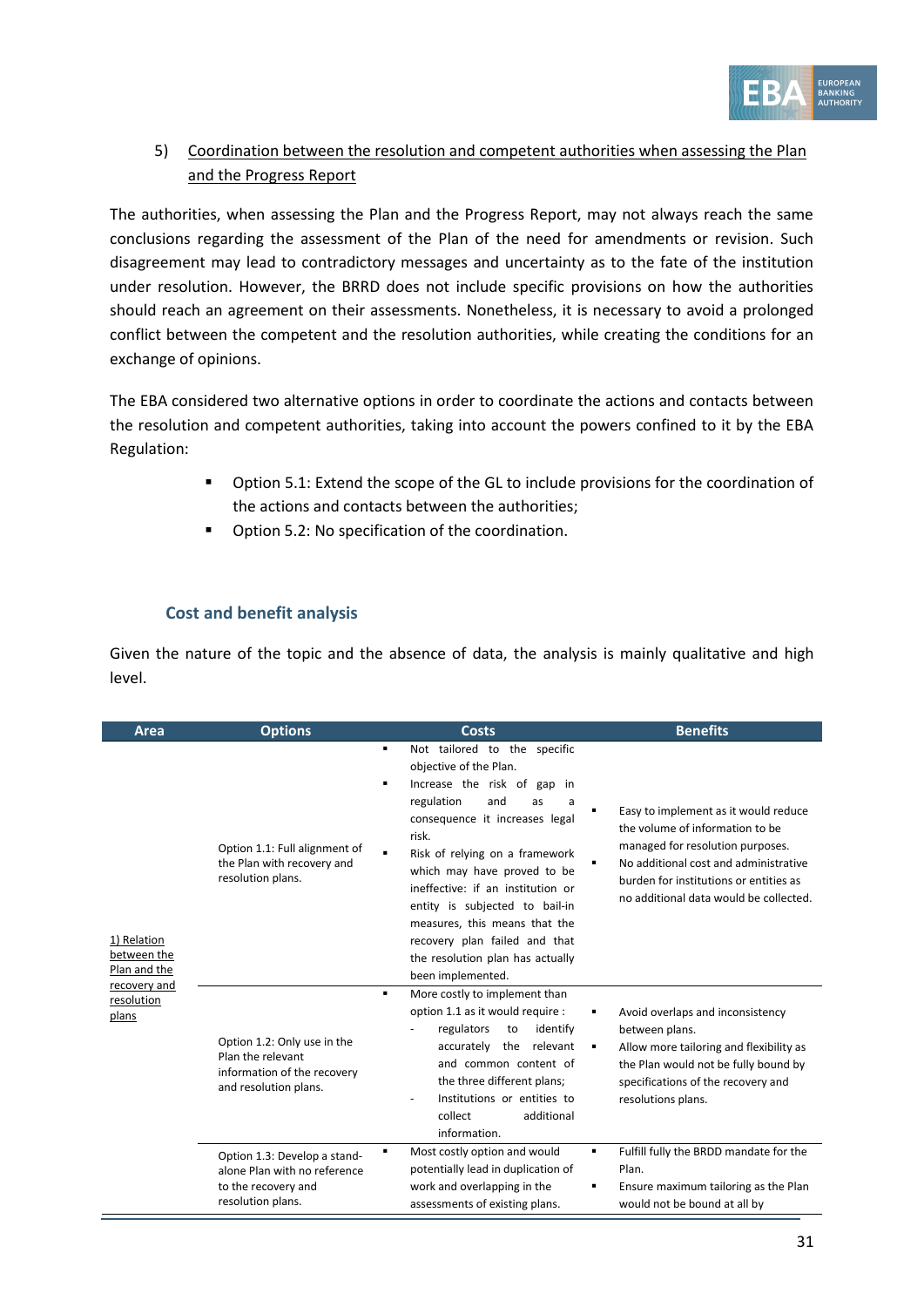

|                                                            |                                                                                                                                                                                                                                                | Increase the risk of<br>$\blacksquare$<br>inconsistency across<br>institutions' or entities' plans.                                                                                                                                                                                                                                                                                                                                                                                                                                             | specifications of the recovery and<br>resolutions plans.                                                                                                                                                                                                                                                                                                                                                     |
|------------------------------------------------------------|------------------------------------------------------------------------------------------------------------------------------------------------------------------------------------------------------------------------------------------------|-------------------------------------------------------------------------------------------------------------------------------------------------------------------------------------------------------------------------------------------------------------------------------------------------------------------------------------------------------------------------------------------------------------------------------------------------------------------------------------------------------------------------------------------------|--------------------------------------------------------------------------------------------------------------------------------------------------------------------------------------------------------------------------------------------------------------------------------------------------------------------------------------------------------------------------------------------------------------|
|                                                            | Option 2.1: Full alignment of<br>the Plan with the<br>restructuring plan regardless<br>of whether the institutions<br>or entities are subjected to<br>State aid.                                                                               | Not tailored to the specific<br>$\blacksquare$<br>objective of the Plan.<br>Will not be relevant<br>$\blacksquare$<br>for<br>institutions or entities whose<br>resolution not relying on State<br>aid.<br>$\blacksquare$<br>Add complexity to Plan as it may<br>result in requiring measures<br>which are not necessary for the<br>business reorganisation of all<br>institutions or entities (such as<br>compensatory measures for the<br>distortion of competition).                                                                          | Easy to implement as it would reduce<br>٠<br>the volume of information to be<br>managed for resolution purposes.<br>No additional cost for institutions or<br>٠<br>entities, whose resolution relies on<br>State aid.                                                                                                                                                                                        |
| 2) Interaction<br>with State Aid<br>rules                  | Option 2.2: Alignment with<br>relevant information of the<br>restructuring plan only if the<br>institutions or entities are<br>effectively subjected to State<br>aid; cooperation with the<br>European Commission,<br>where State aid involved | $\blacksquare$<br>More costly to implement than<br>option 2.1 as it would require :<br>regulators<br>identify<br>to<br>accurately the relevant<br>and common content of<br>the two different plans.<br>Institutions or entities to<br>collect additional<br>information.<br>Need for communication<br>and exchange of<br>information                                                                                                                                                                                                            | ٠<br>Tailored the Plan to institution's or<br>entity's specificities (reliance on State<br>aid or not).<br>Ensure administrative savings and<br>٠<br>coherence with the restructuring plan<br>and its assessment, when applicable.<br>Avoid putting too much emphasis on<br>٠<br>the State aid aspect, which may not<br>be relevant for the Plan and should be<br>encouraged (general objective of<br>BRRD). |
|                                                            | Option 2.3: Develop a stand-<br>alone Plan with no reference<br>to State aid rules.                                                                                                                                                            | Most costly option (especially if<br>$\blacksquare$<br>State aid is implemented).<br>Would potentially lead to a<br>٠<br>duplication of work and to<br>overlaps with the restructuring<br>plan.<br>$\blacksquare$<br>Increase<br>risk<br>the<br>οf<br>EU<br>inconsistency<br>across<br>regulations.                                                                                                                                                                                                                                             | Fulfil fully the BRDD mandate for the<br>٠<br>Plan.<br>٠<br>Ensure maximum tailoring as the Plan<br>would not be bound at all by State aid<br>rules.<br>No cooperation cost.<br>٠                                                                                                                                                                                                                            |
| 3) Specification<br>of the<br>worstworst-<br>case scenario | Option 3.1: full stress<br>testing.                                                                                                                                                                                                            | May be complex and costly to<br>design.<br>Need to agree on the<br>hypothesis and methodology in<br>a very short period of time.<br>Assessment of the outcome<br>٠<br>may be difficult to interpret and<br>time consuming.<br>May be difficult to perform a<br>$\blacksquare$<br>credible stress test on an entity<br>which does not exist yet, as the<br>Plan is forward looking.<br>Given the diversity of<br>٠<br>institution's or entity's business<br>models, this approach may be<br>too burdensome for some<br>institutions or entities. | Ensure a very strong business plan<br>that can sustain unexpected shocks.                                                                                                                                                                                                                                                                                                                                    |
|                                                            | Option 3.2: Reflect different<br>risk scenarios for the<br>restoration of the long-term<br>viability.                                                                                                                                          | Additional administrative costs<br>as it would require extra-data<br>collection for institutions or<br>entities.                                                                                                                                                                                                                                                                                                                                                                                                                                | ٠<br>Simpler and easier to implement and<br>monitor than option 3.1.<br>$\blacksquare$<br>Enhance credibility of Plan and avoid<br>further bail-in or resolution, to the<br>extent possible to predict.<br>Proportionate to institution's or<br>entity's particular needs and                                                                                                                                |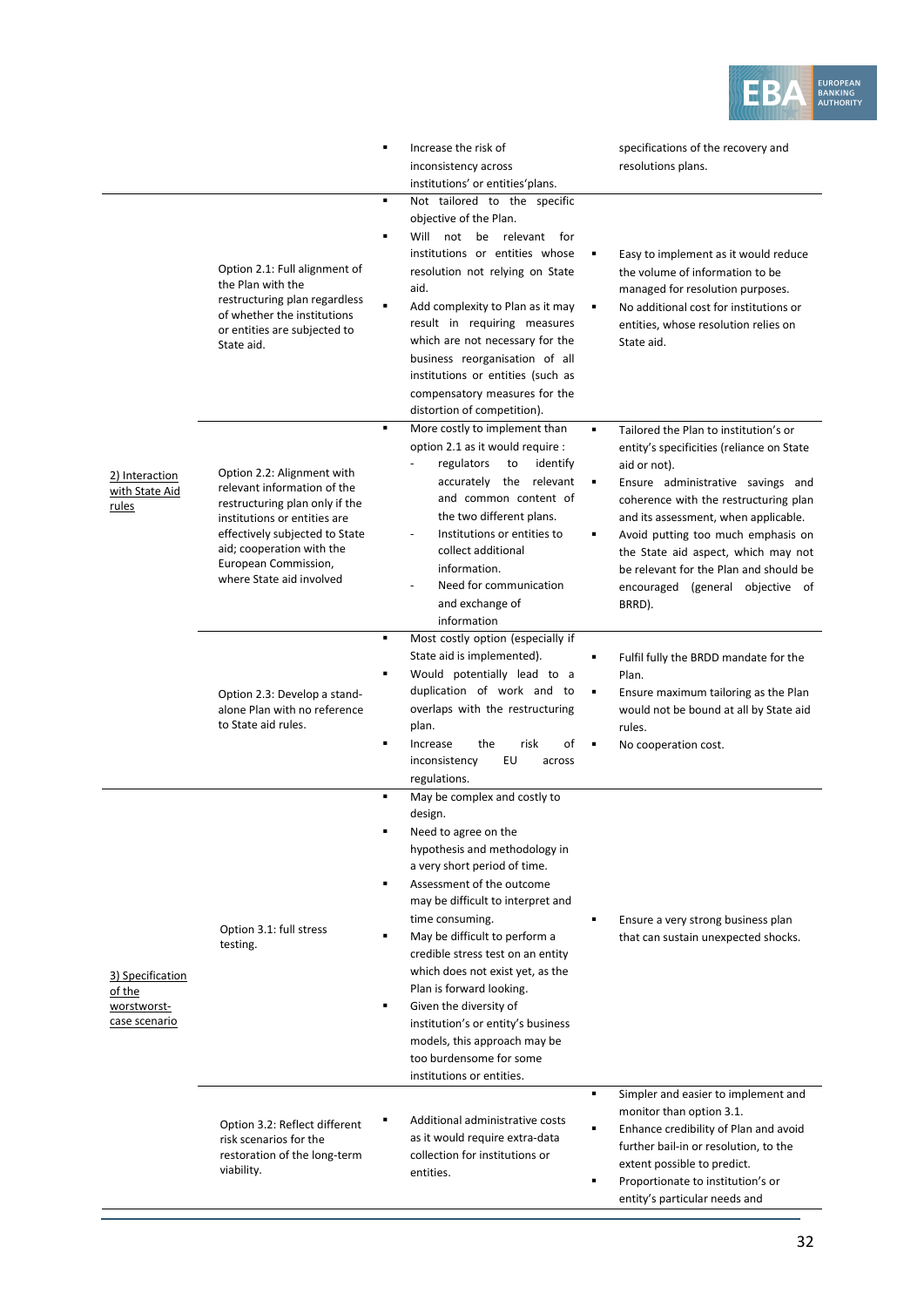

possibilities.

| ٠ | Would ensure more harmonization |
|---|---------------------------------|
|   | than option 3.3.                |
| ٠ | Would be in line with the BRRD  |

mandate

|                                                                                             | Option 3.3: No specification<br>of the methodology.<br>Option 4.1: Completely new<br>GL                                                                                                                                       | Would create differences in<br>$\blacksquare$<br>treatment between institutions<br>or entities across jurisdictions.<br>(Less harmonisation).<br>$\blacksquare$<br>Possibly underestimating<br>adverse scenarios.<br>Significant additional<br>$\blacksquare$<br>administrative costs for the<br>competent authorities and | More flexible as it allows a case by<br>case approach.<br>Ensure strong and tailored rules for<br>٠<br>the approval of the strategy and risk<br>profile of the bridge institution.                                                                                                                                                                                                          |
|---------------------------------------------------------------------------------------------|-------------------------------------------------------------------------------------------------------------------------------------------------------------------------------------------------------------------------------|----------------------------------------------------------------------------------------------------------------------------------------------------------------------------------------------------------------------------------------------------------------------------------------------------------------------------|---------------------------------------------------------------------------------------------------------------------------------------------------------------------------------------------------------------------------------------------------------------------------------------------------------------------------------------------------------------------------------------------|
| 4) Plan<br>requirement,<br>when applying<br>other<br>resolution tools                       | Option 4.2: Extend the<br>scope of the GL on the Plan<br>only for those requirements<br>of the RTS and the GL which<br>would be relevant for the<br>approval of the strategy and<br>risk profile of the bridge<br>institution | resolution authorities<br>Certain administrative costs for<br>the competent authorities and<br>the resolution authorities<br>$\blacksquare$<br>Not clear that the requirement<br>is applicable, because the bridge<br>institution is in principle of<br>temporary nature and may not<br>always be sold                     | Provide the possibility to the<br>$\blacksquare$<br>resolution authorities to ensure that<br>the bridge institution is viable or has a<br>credible business model that can fulfil<br>its obligations, and allow its sale.<br>Provide level playing field and ensure<br>that the use of the resolution tool will<br>not differentiate the quality of the<br>criteria for the approval of the |
|                                                                                             | Option 4.3: No specification<br>of additional requirements                                                                                                                                                                    | Failure to ensure the best<br>conditions for the sale of the<br>bridge institution                                                                                                                                                                                                                                         | resulting or remaining institution.<br>Softer requirements for the approval<br>$\blacksquare$<br>of the strategy and risk profile of the<br>bridge institution, which in principle is<br>of temporary nature.                                                                                                                                                                               |
| 5) Coordination<br>between the<br>resolution and                                            | Option 5.1: Extend the<br>scope of the GL to include<br>provisions for the<br>coordination of the actions<br>and contacts between the<br>authorities                                                                          | $\blacksquare$<br>Some administrative burden, as<br>authorities will need to<br>establish a special process for<br>their contact with the<br>competent authority when<br>applying the bail-in tool                                                                                                                         | Avoid a prolonged conflict between<br>$\blacksquare$<br>the competent and the resolution<br>authorities;<br>Create the conditions for a<br>coordinated exchange of opinions;<br>Provide dispute resolution mechanism                                                                                                                                                                        |
| competent<br>authorities<br>when assessing<br>the Plan and<br>the Progress<br><b>Report</b> | Option 5.2: No specification<br>of the coordination                                                                                                                                                                           | $\blacksquare$<br>In case of disagreement, risk of<br>contradictory messages and<br>uncertainty as to the fate of the<br>institution under resolution,<br>when the competent authority<br>does not grant its agreement;<br>Unclear interlocutor for the<br>$\blacksquare$<br>management body of the<br>institution.        | Allows flexibility in solutions,<br>depending on the nature of the<br>problem                                                                                                                                                                                                                                                                                                               |

#### **Preferred options**

**Option 1.2: Only use in the Plan the relevant information of the recovery and resolution plans**. This option would ensure great degree of consistency and would save operational costs and administrative burden (as it uses information already available but only to the extent that this information is actually relevant for the Plan).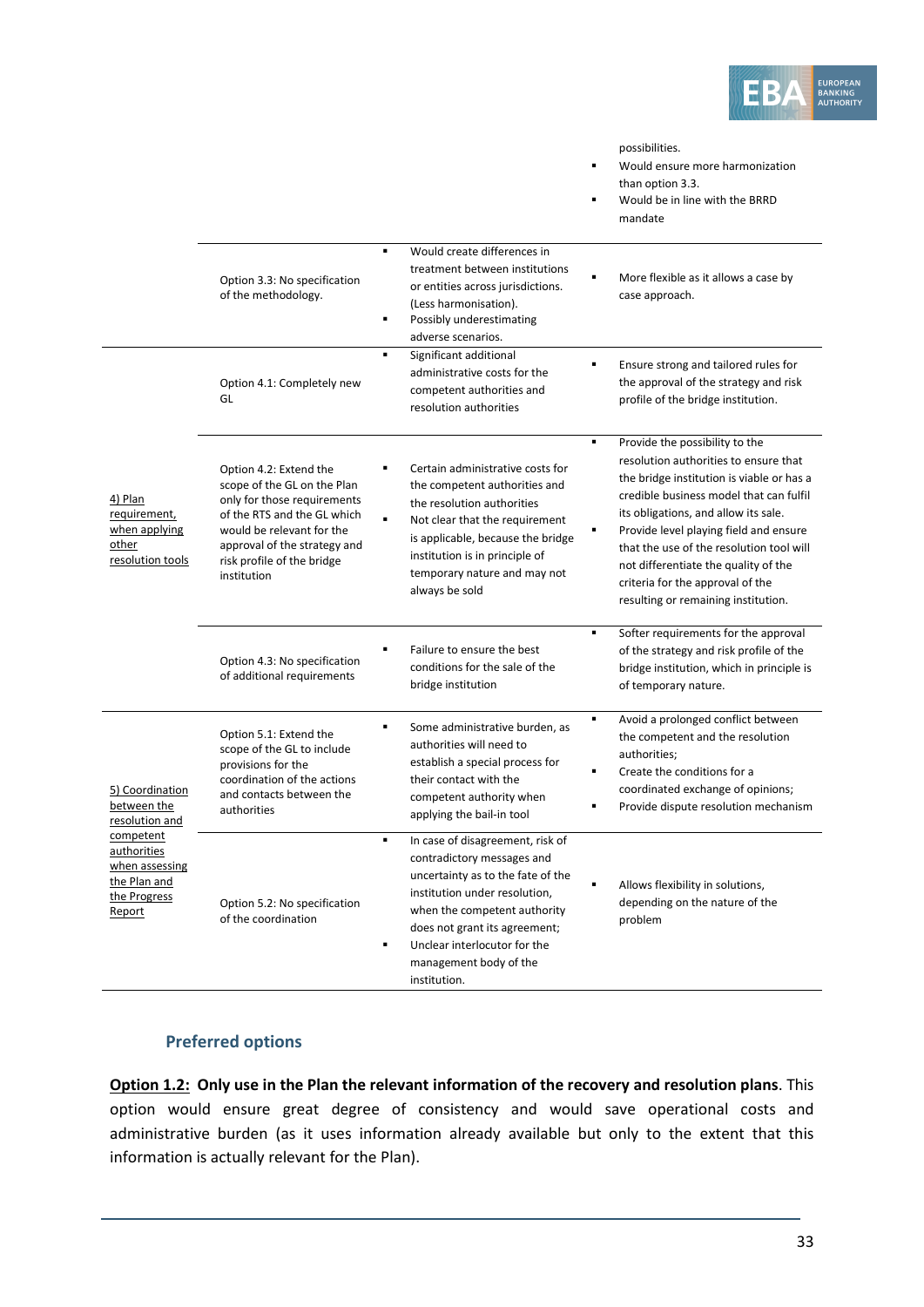

**Option 2.2: Alignment with relevant information of the restructuring plan only when the institution's or entity's restructuring relies on State aid; cooperation with the European Commission, where State aid involved**. This option achieves administrative savings, simplicity and coherence and it uses assessment and information already tested through the preparation of the State aid restructuring plans for institutions or entities during the recent years. Unlike other options, it only requires to comply with the restructuring plan when Stare rules apply. It also requires cooperation only on points, which may prove contentious, such as the viability analysis and it thus retains the specificities of the Plan.

**Option 3.2: Reflect different risk scenarios for the restoration of the long-term viability.** This option avoids overly burdensome processes and ensures that all EU institutions or entities are subjected to the same requirements, which will enhance the credibility and robustness of the Plan under predictable conditions.

**Area 4:** For this area, the impact assessment only excluded option 4.1 but was inconclusive as to whether the benefits of 4.2 or 4.3 would outweigh the costs, in particular because it is not clear how likely it is that a bridge institution would be sold and whether existing provisions in the BRRD ensure that it is based on a sound business plan. The issue is therefore subject to the public consultation.

**Option 5.1: Extend the scope of the GL to include provisions for the coordination of the actions and contacts between the authorities.** This option avoid a conflict between the authorities and allows for a coordinated exchange of opinions. The administrative burden can be reduced by establishing a flexible approach in the spirit of cooperation, without adding additional layers of formal decisionmaking.